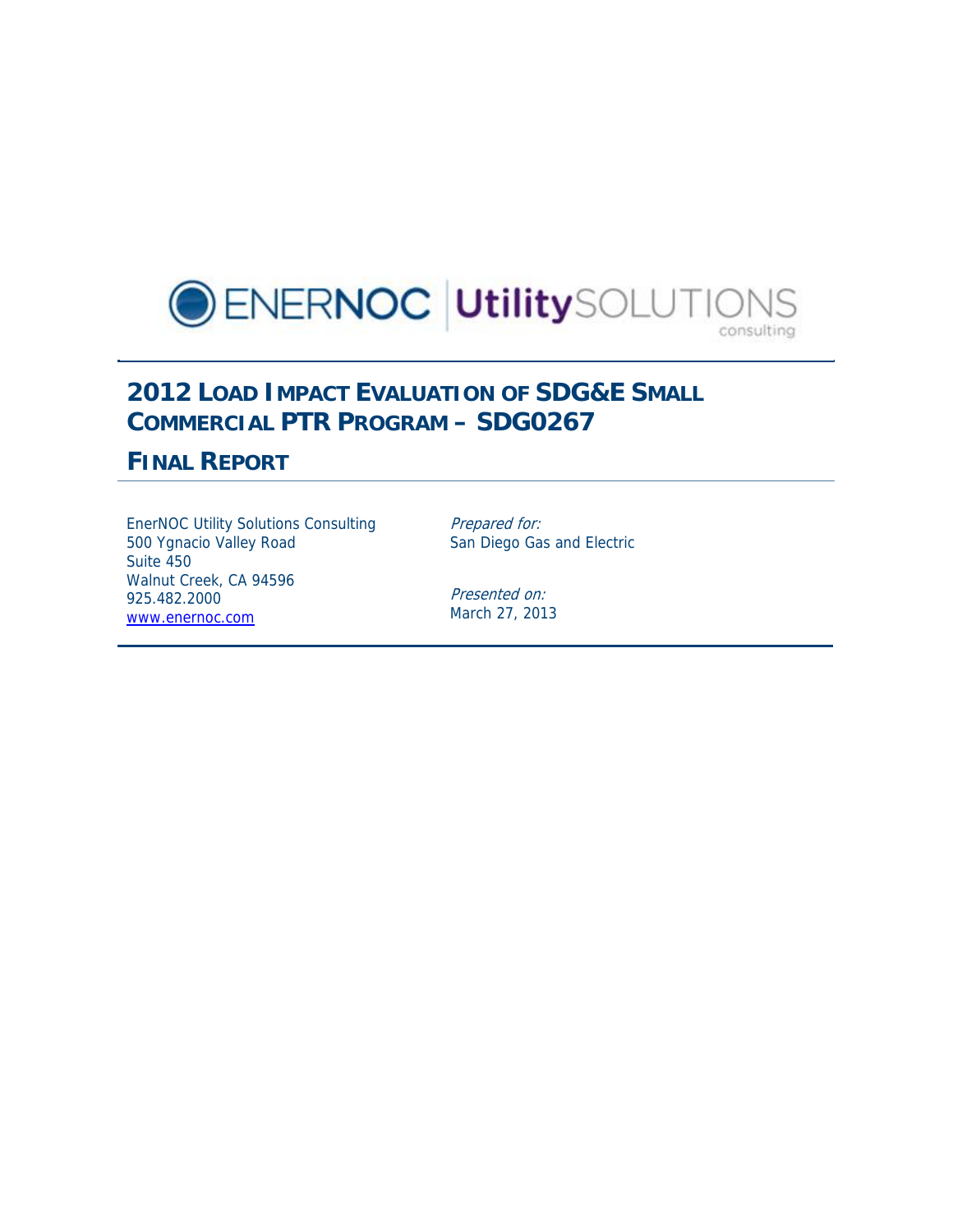This report was prepared by

EnerNOC Utility Solutions Consulting 500 Ygnacio Valley Blvd., Suite 450 Walnut Creek, CA 94596

Project Director: C. Williamson Project Manager: K. Marrin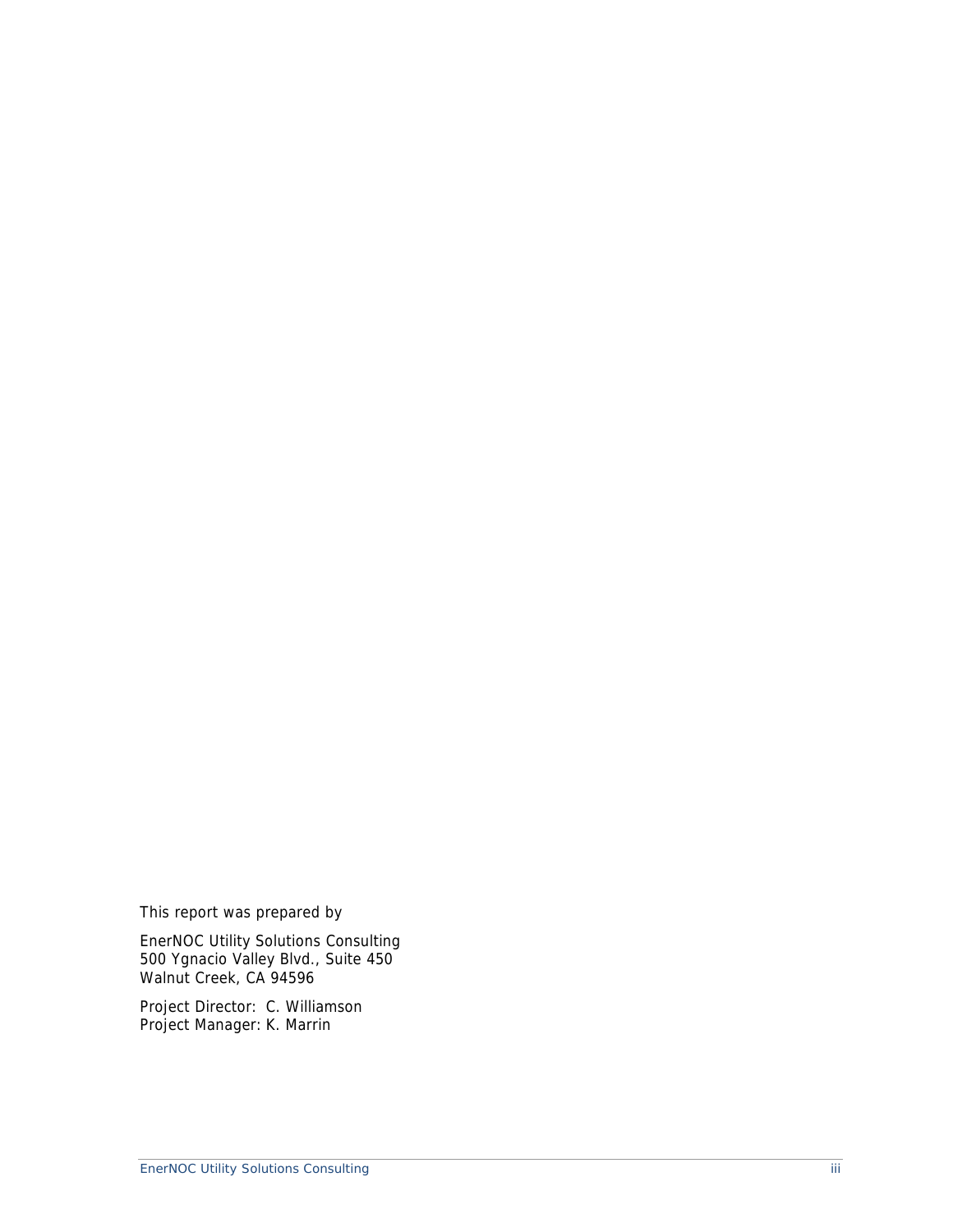# **EXECUTIVE SUMMARY**

## **Introduction**

SDG&E's Peak Time Rebate (PTR) program, also known as Reduce Your Use, is a default program for all residential and small commercial customers in SDG&E's territory. The PTR program provides small commercial customers with the opportunity to earn a bill credit for lowering their consumption during PTR events. For those that receive notification, the program also provides customers with day-ahead notification of an event.

The PTR rate is a two-level incentive program, providing a basic incentive level (\$0.75/kWh) to customers that reduce energy use through manual means and an additional incentive (\$1.25/kWh) to customers that reduce energy use through automated enabling technologies. In 2012 the only customers who were eligible for the enabling technology credit were those enrolled in the Summer Saver program. The incentive is paid to customers through a bill credit that is calculated based on each customer's event day reduction in electric usage below their established customer-specific reference level (CRL).

Throughout the evaluation we separate the small commercial participants into three subgroups defined below:

- Non-Notified Customers these customers did not receive any official notification of PTR event days from SDG&E. It is possible however, that these customers may have heard about PTR events from other indirect sources, such as news, word of mouth, or the internet.
- My Account Customers My Account is SDG&E's web interface which allows customers to pay and manage bills online. These customers receive a default notification email through My Account.
- Opt-in Alert Customers these customers requested to be notified of PTR events through email, or text.

There are also two groups of customers that were specifically excluded from this evaluation; 284 net metering customers, and 4,005 Summer Saver participants. The Summer Saver participants will be evaluated separately in the Summer Saver evaluation. Table E-1 shows the number of customers and the average on-peak usage of the customers in each of the three groups after excluding the Summer Saver and net metering customers. The large majority of customers, 67%, did not receive any notification of PTR events. Nearly a third, about 32%, of the customers received an automated notification of PTR events via email through My Account. Only 341 participants signed up for email or text notification of events.

| $\alpha$             |                            |                    |  |  |
|----------------------|----------------------------|--------------------|--|--|
| <b>Customer Type</b> | <b>Number of Customers</b> | Average on-peak kW |  |  |
| No Notification      | 72,452                     | 3.94               |  |  |
| My Account           | 35,125                     | 4.82               |  |  |
| Opt-in Alerts        | 341                        | 3.56               |  |  |
| All Small Commercial | 107,918                    | 4.02               |  |  |

| Table E-1 | <b>Customer Characteristics by Group</b> |  |
|-----------|------------------------------------------|--|
|           |                                          |  |

During the summer of 2012 SDG&E called seven PTR events, two of the events were called on Saturdays. Each of the events had several comparable non-event days throughout the summer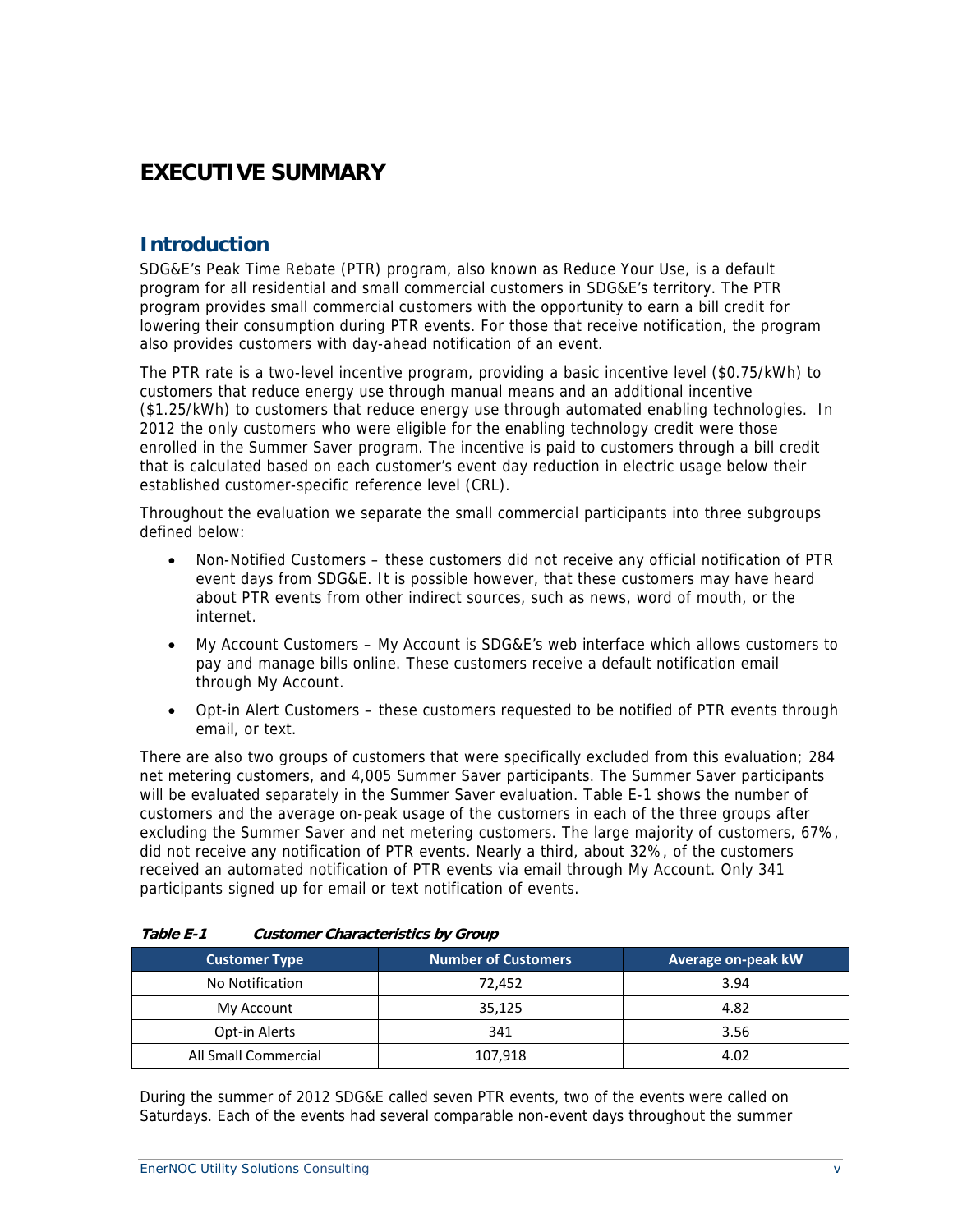except one, Saturday September 15, 2012. The September 15 event was extremely hot compared to other events and compared to other days during the summer. One day, Friday September 14, was similar in temperature; however the difference between weekday and weekend load shapes for commercial customers makes this a less than ideal day for comparison to the Saturday event. Table 1-4 shows the average on-peak temperatures for the Inland and Coastal regions on each event day, averaged across event days, and for the entire summer.

| Day Type           | <b>Inland</b> | <b>Coastal</b> |
|--------------------|---------------|----------------|
| 20-Jul-12          | 83.4          | 78.2           |
| 9-Aug-12           | 86.1          | 79.5           |
| 10-Aug-12          | 86.9          | 80.9           |
| 11-Aug-12          | 86.3          | 82.4           |
| 14-Aug-12          | 87.1          | 80.3           |
| 21-Aug-12          | 80.3          | 76.1           |
| 15-Sep-12          | 97.0          | 96.1           |
| Average PTR Day    | 86.7          | 81.8           |
| Average All Summer | 79.9          | 75.5           |

**Table E-2 Average On-peak Event Day Temperatures** 

## **Sample Design and Methodology**

Because there are 107,918 small commercial PTR participants being considered in this evaluation and performing analysis on a population of that size is prohibitive, we used a large sample of participants for the analysis. SDG&E created a new Dynamic Load Profiling (DLP) sample for the small commercial class in summer of 2011. The sample consists of approximately 8,500 customers and was designed using typical stratified random sampling techniques to represent the small commercial population. We modified the DLP sample slightly in order to use it for this evaluation. First, all customers who requested notification of PTR events and were not already in the DLP sample were added to the analysis sample for evaluation as a census or certainty stratum for the Opt-in Alert customers. Second, we adjusted the sample weights to reflect the mix and usage of customers being evaluated as participants in the small commercial PTR program in 2012. In order to make these adjustments we post-stratified the sample by reassigning both sample and population customers to the appropriate stratum based on their 2012 summer average daily usage and climate zone.

Because of the very small expected savings and the lack of a formal control group, isolating and estimating ex-post impacts for the small commercial PTR program was difficult, and in most cases our estimates were insignificant and assumed to be zero. However, during this evaluation we used several different methods to attempt to isolate impacts in specific subgroups and to confirm and validate the statistically insignificant results.

A fixed-effects regression based approach was initially used to estimate the hourly impacts for each of the three subgroups on each event day, however most of those estimates were insignificant. In addition, it may be that the few significant estimates we were able to obtain, were merely are result of random variation, rather than a result of actions being taken by customers, a common phenomenon when making may estimates. Therefore, we also included both a load shape analysis, which is similar to a baseline analysis, and a matched control group analysis for the Opt-in Alert customers. We included the matched control group analysis for the Opt-in Alert customers because both the regression results and the load shape analysis indicated that those customers might be taking some actions.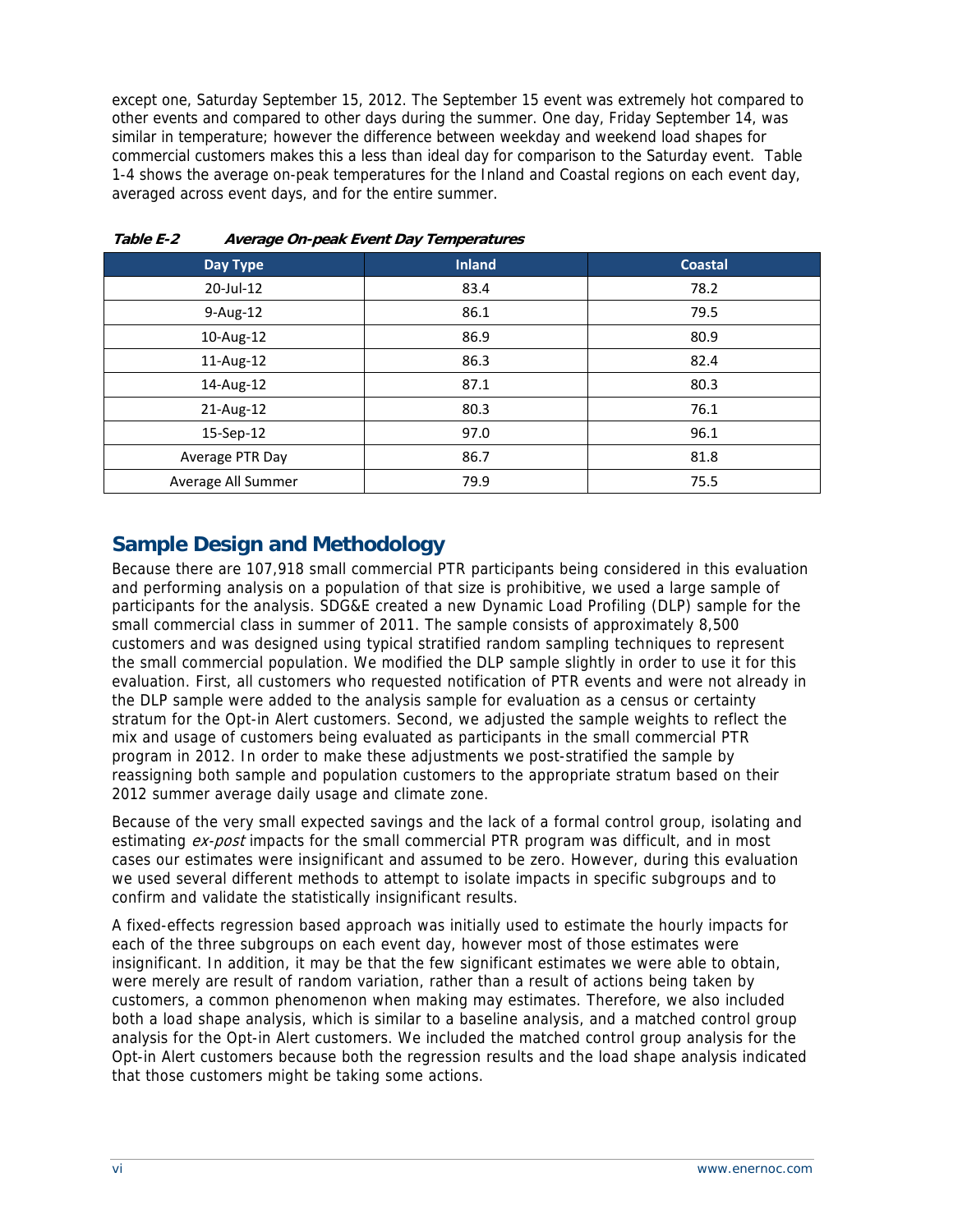## **Program Impacts**

After completing three separate analyses of ex-post impacts for the small commercial PTR program, the evaluation resulted in an official estimate of zero impact on an average PTR event day for all three groups. Within the Opt-in Alerts subgroup both the regression analysis and matched control group analysis suggested to presence of small impacts, however the impact across days could not be estimated due to a lack of statistical significance. On individual event days within the Opt-in Alerts group, there are three very small but statistically significant impacts; these impacts are at most 50 kW for the entire group, or about 0.14 kW per customer. Table E-3 shows the impact estimates based on the hourly regression models for each program subgroup, on each event day. The zeros with asterisks in the Opt-in Alert group represent positive impact estimates that were not significant at the 90% level.

| <b>Event Day</b> | <b>Average Impact (MW)</b><br><b>Non-Notified</b> | <b>Average Impact (MW)</b><br><b>My Account</b> | <b>Average Impact (MW)</b><br><b>Opt-In Alerts</b> |
|------------------|---------------------------------------------------|-------------------------------------------------|----------------------------------------------------|
| $20$ -Jul-12     |                                                   |                                                 | $0*$                                               |
| $9-Aug-12$       |                                                   |                                                 | 0.04                                               |
| 10-Aug-12        |                                                   |                                                 | 0.05                                               |
| 11-Aug-12        |                                                   |                                                 | 0                                                  |
| 14-Aug-12        |                                                   |                                                 | 0.05                                               |
| 21-Aug-12        |                                                   |                                                 | $0*$                                               |
| 15-Sep-12        |                                                   |                                                 | 0                                                  |
| Average PTR Day  |                                                   |                                                 | $0*$                                               |

**Table E-3 Summary of Program Impacts Across Groups** 

## **Key Findings**

The following were identified as key findings during the SmartHours 2012 impact evaluation:

- Based on the results of the regression analysis and the load shape analysis, we can conclude that the Non-Notified participants are not responding to PTR events.
- Again, based on the results of the regression analysis and the load shape analysis, we can conclude that the My Account participants are not responding to PTR events, and may actually be using more on PTR days.
- The analysis for the Opt-in Alert customers was somewhat inconclusive. Based on the regression analysis, some of the PTR events show small reductions in usage, around 3%. However, the matched control group analysis did not show any statistically significant reductions in usage during PTR event days. While our official estimate of savings for the group is zero, the mixed results indicate that one could logically conclude that some participants are likely to be taking action on some days; however the overall effect of such actions is small falling between 1% and 3%.
- Many industry studies have found small commercial customers to be much less price responsive than residential customers on dynamic pricing rates, and they are typically the least targeted for DR programs. Given this information, it is not surprising that we were unable to detect any impacts in this group of customers.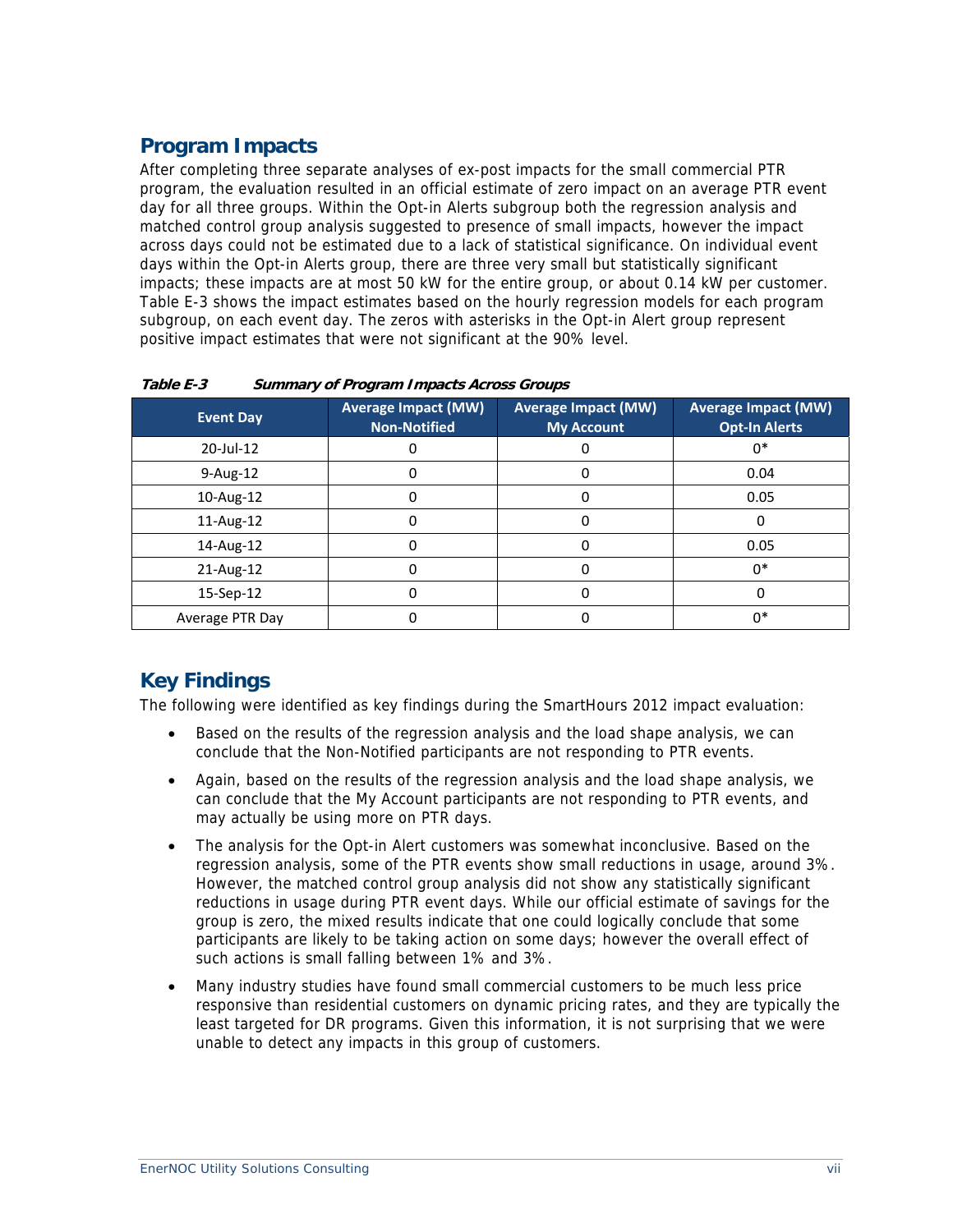# **CONTENTS**

| $\mathbf 1$    |  |
|----------------|--|
|                |  |
|                |  |
|                |  |
| $\overline{2}$ |  |
|                |  |
|                |  |
|                |  |
|                |  |
|                |  |
|                |  |
| 3              |  |
|                |  |
|                |  |
|                |  |
| 4              |  |
|                |  |
| 5              |  |
|                |  |
|                |  |
| A              |  |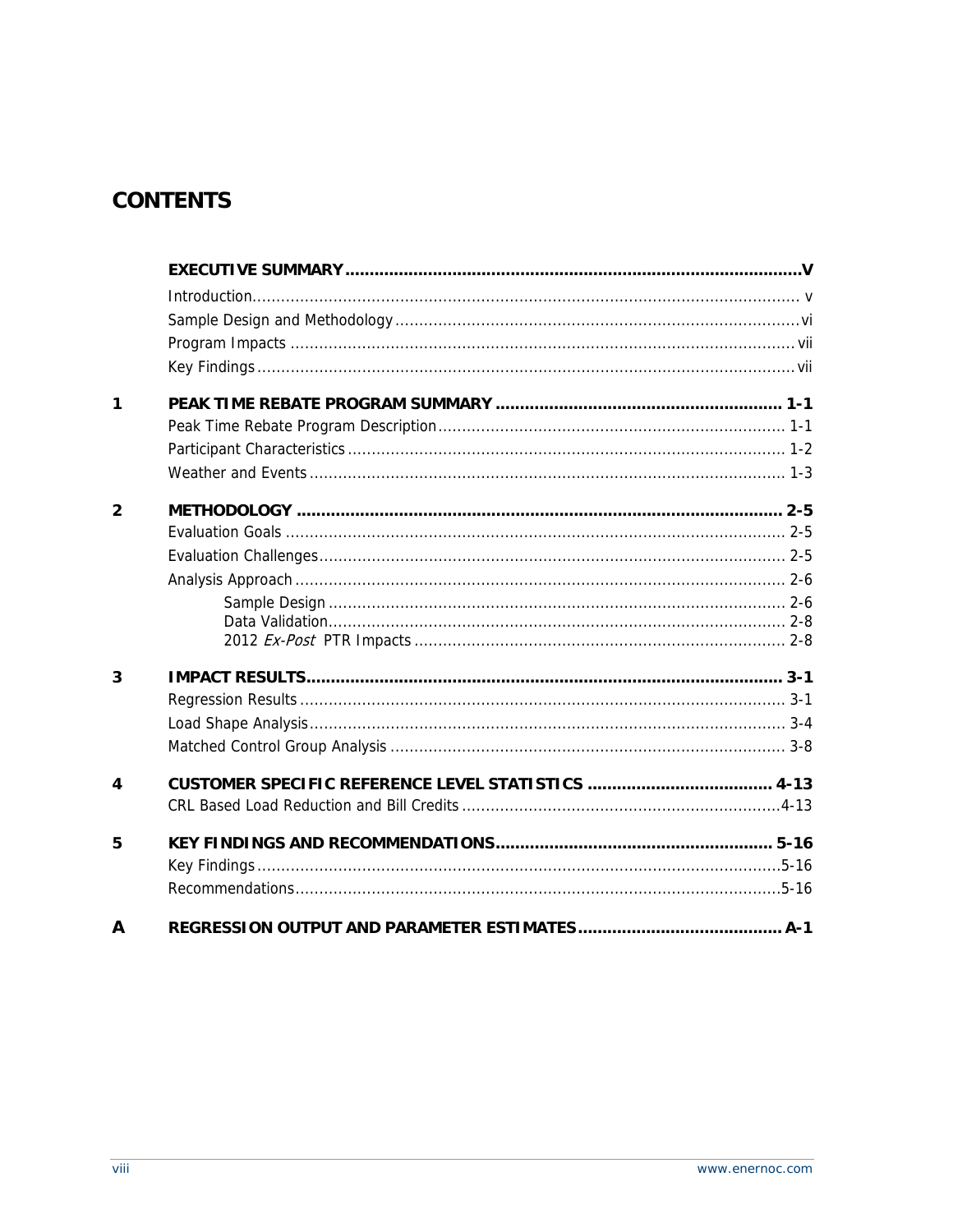# **LIST OF FIGURES**

| Opt-in Alert vs. Unadjusted Matched Control: 2012 Non-Event Days  3-8<br>Average Per-Customer Load and Impact - September 15, 2012  3-12 |
|------------------------------------------------------------------------------------------------------------------------------------------|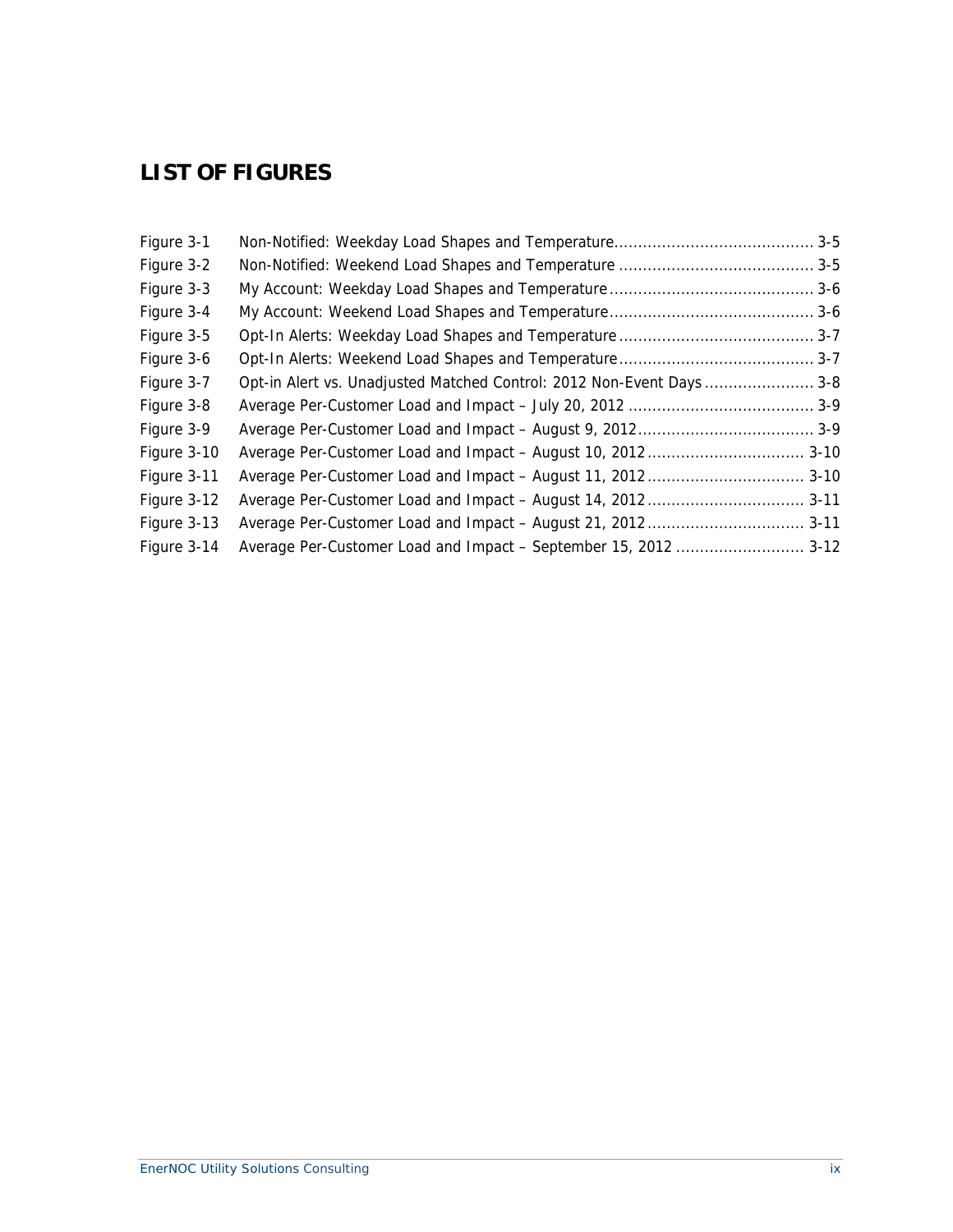# **LIST OF TABLES**

| Table E-1 |                                                                      |  |
|-----------|----------------------------------------------------------------------|--|
| Table E-2 |                                                                      |  |
| Table E-2 |                                                                      |  |
| Table 1-1 |                                                                      |  |
| Table 1-2 |                                                                      |  |
| Table 1-3 |                                                                      |  |
| Table 1-4 |                                                                      |  |
| Table 2-1 |                                                                      |  |
| Table 2-2 |                                                                      |  |
| Table 2-3 |                                                                      |  |
| Table 2-4 | Average On-Peak Temperature on Comparison and PTR Event Days 2-12    |  |
| Table 3-1 |                                                                      |  |
| Table 3-2 |                                                                      |  |
| Table 3-3 |                                                                      |  |
| Table 3-4 |                                                                      |  |
| Table 4-1 | Number of Customers Using More or Less than their CRL by Event  4-13 |  |
| Table 4-2 |                                                                      |  |
| Table 4-3 | Load Reduction by Event: Customers using less than their CRL  4-14   |  |
| Table 4-4 |                                                                      |  |
| Table 4-5 |                                                                      |  |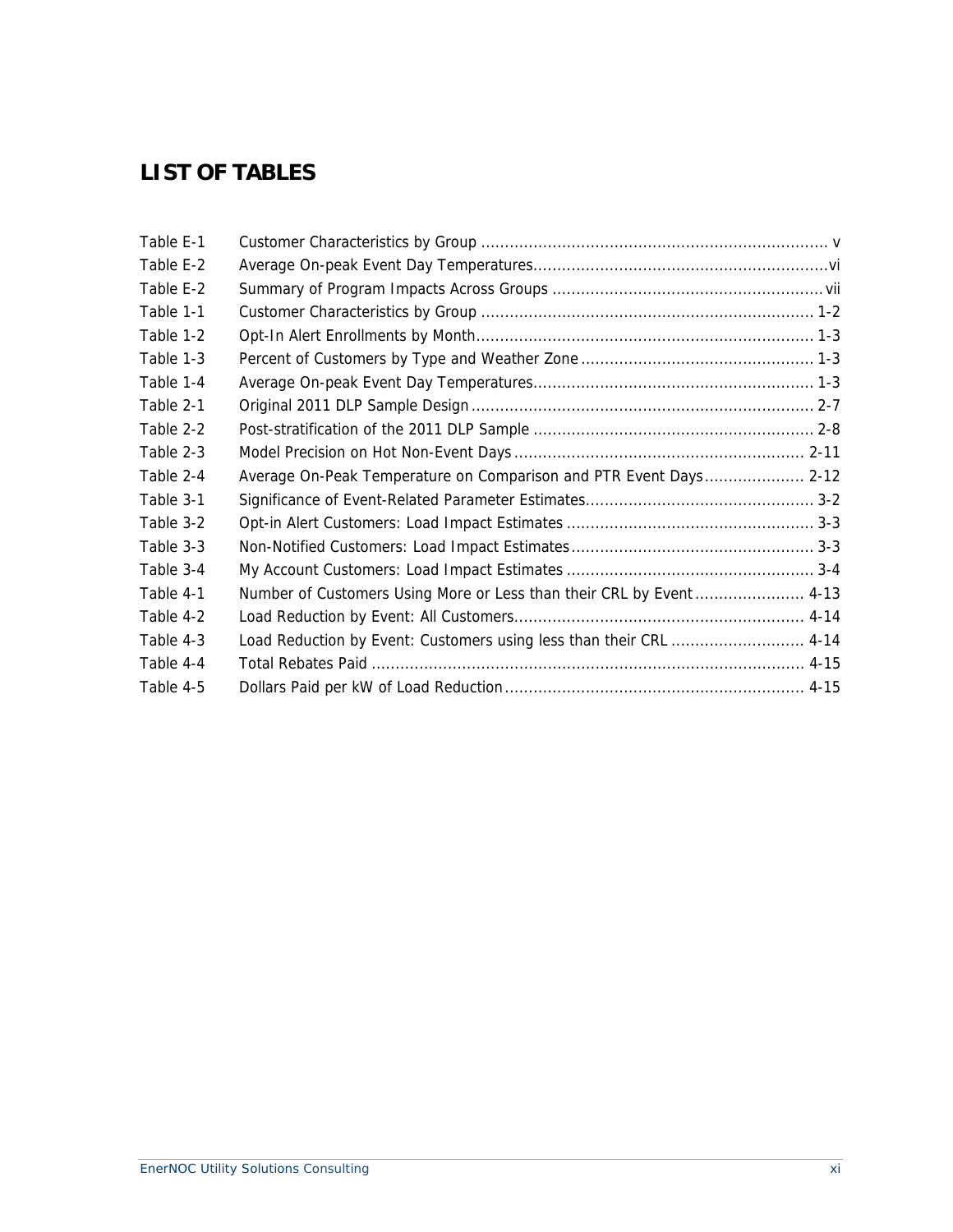## **PEAK TIME REBATE PROGRAM SUMMARY**

SDG&E's Peak Time Rebate (PTR) program, also known as Reduce Your Use, is a default program for all residential and small commercial customers in SDG&E's territory. This report presents the evaluation of the small commercial PTR participants. The PTR program is a default, rebate-only, dynamic pricing rate on which participants are paid a rebate for each kWh of energy that they reduce below their customer specific reference level on PTR event days.

While all of SDG&E's 112,199 small commercial customers are considered participants in the PTR program, not all of the customers received notification of PTR Events. Two groups of customers received event notifications, those that are My Account users, and those that specifically requested to be notified of events, known as Opt-in Alert participants. Approximately 37,077 (33%) of SDG&E's small commercial customers received notifications through their My Account email account and 341 requested notification either through email or text message.

This report includes the ex-post impact estimates for the small commercial PTR participants. We also include a summary of the total amount of rebates paid through the rate.

### **Peak Time Rebate Program Description**

The SDG&E small commercial PTR program was authorized by the CPUC in resolution E-4502 issued May 29<sup>th</sup> 2012 due to the fact that both Unit 2 and Unit 3 of SONGS were not operating last summer. Approximately 112,199 small commercial premises were automatically enrolled in the PTR program in July of 2012. In addition, a subset of approximately 341 customers requested to be notified by e-mail or text alert when PTR events occur. The program was scheduled to end on December  $31<sup>st</sup>$  2012 and SDG&E is not currently seeking to continue the program past that date.

The PTR program provides small commercial customers the opportunity to earn a bill credit for lowering their consumption during events. For those that receive notification, the program provides customers with day-ahead notification of an event. In emergency situations, an event can be called on a day-of basis, but day-of events are not the primary design or intended use of the program. There is no maximum number of PTR events that can be called, but the incentive payments were designed assuming that an average of nine events would be called each year

The PTR rate is a two-level incentive program, providing a basic incentive level (\$0.75/kWh) to customers that reduce energy use through manual means and an additional incentive (\$1.25/kWh) to customers that reduce energy use through automated enabling technologies. In 2012 the only customers who were eligible for the enabling technology credit were those enrolled in the Summer Saver program.<sup>1</sup> The incentive is paid to customers through a bill credit that is calculated based on each customer's event day reduction in electric usage below their established customer-specific reference level (CRL).<sup>2</sup>

-

<sup>&</sup>lt;sup>1</sup> Load impacts for the summer saver program and the incremental impacts of summer saver over PTR were estimated in the Summer

Saver evaluation. Therefore all Summer Saver customers were excluded from this analysis.<br><sup>2</sup> The CRL for a weekday event is defined as the total consumption for the event period averaged over the three highest days from within the immediately preceding five similar non-holiday weekdays prior to the event. The highest days are defined to be the days with the highest total consumption between 11 AM and 6 PM. The similar days will exclude weekends, holidays, other event days, and will exclude other demand response program event days for customers participating in multiple demand response programs. The CRL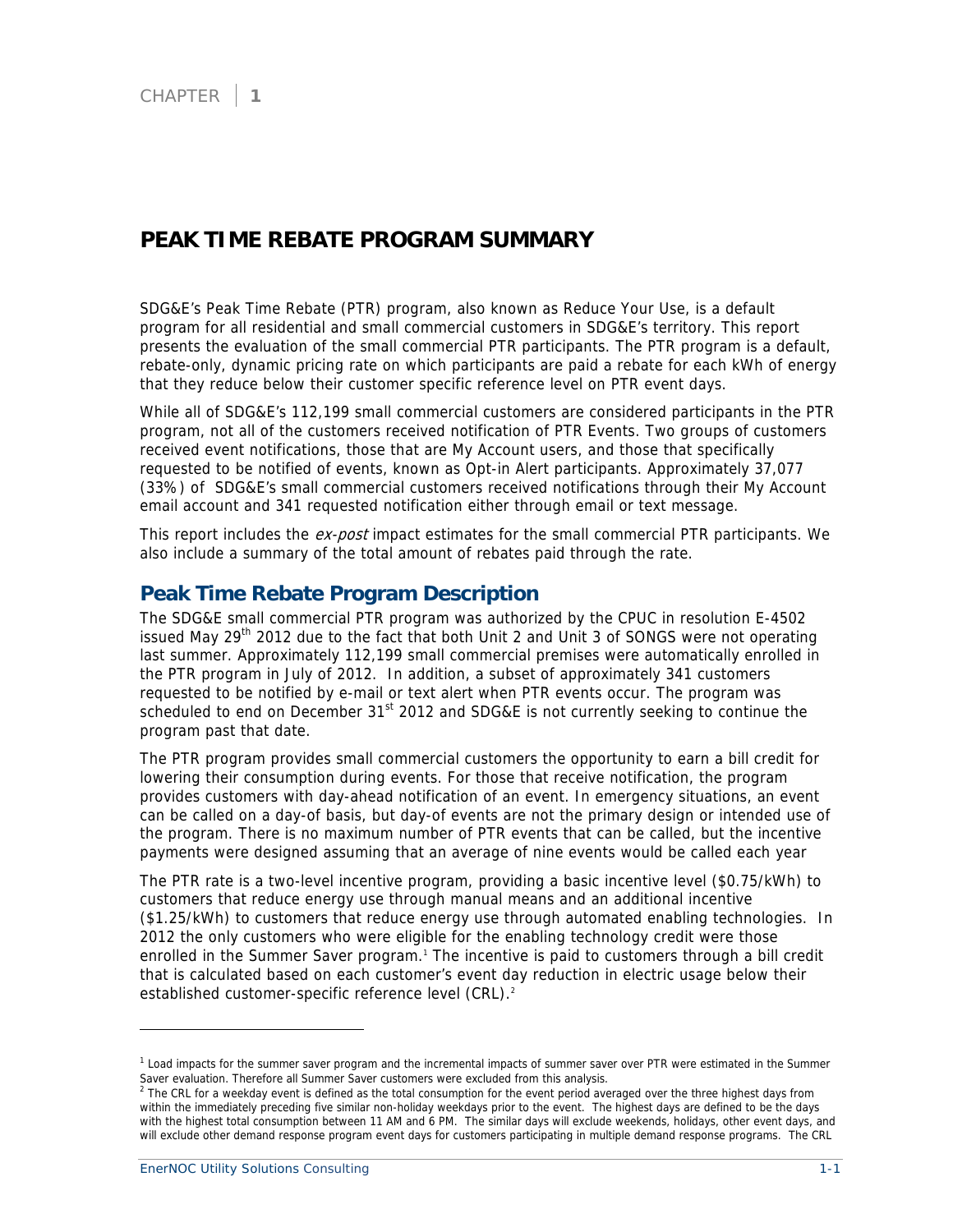After being defaulted onto the rate, customers were provided with a PTR education kit including information on the program, how they can earn a rebate on event days and the benefit of enrolling for event notifications. The intent of the information is to assist customers in achieving the bill credit. The education kit encouraged customers to sign up for day-ahead electronic notifications of event days through e-mail and/or text. The kit also includes information on how to access information about their consumption history, CRL, event performance, and rebate calculation through web presentment, e-mail, and on their energy bill.

## **Participant Characteristics**

Throughout the evaluation we will be looking at the small commercial participants in three subgroups defined below:<sup>3</sup>

- Non-Notified Customers These customers did not receive any official notification of PTR event days from SDG&E. It is possible however, that these customers may have heard about PTR events from other indirect sources, such as news, word of mouth, or the internet.
- My Account Customers My Account is SDG&E's web interface which allows customers to pay and manage bills online. These customers receive a default notification email through My Account.
- Opt-in Alert Customers These customers requested to be notified of PTR events through email, or text.

There are also two groups of customers that were specifically excluded from this evaluation; 284 net metering customers, and 4,005 Summer Saver participants that will be evaluated separately in the Summer Saver evaluation.

Table 1-1 shows the number of customers and the average on-peak usage of the customers in each of the three groups after excluding the Summer Saver and net metering customers.

| <b>Customer Type</b> | <b>Number of Customers</b> | Average on-peak kW |
|----------------------|----------------------------|--------------------|
| No Notification      | 72.452                     | 3.94               |
| My Account           | 35,125                     | 4.82               |
| Opt-in Alerts        | 341                        | 3.56               |
| All Small Commercial | 107,918                    | 4.02               |

**Table 1-1 Customer Characteristics by Group** 

The large majority of customers, 67%, did not receive any notification of PTR events. Nearly a third, about 32%, of the customers received an automated notification of PTR events via email through My Account. In addition, My Account customers use more energy on average than the remainder of the population with an average on-peak KW of 4.82 vs. 4.02 for the entire class. Only 341 customers requested to be notified of PTR days, which represents about 0.3% of the small commercial customers. Those customers that signed up for the Opt-in Alerts are also, on average, smaller than the general population with an average on-peak kW of 3.56. Table 1-2 shows the number of customers that signed up for Opt-in Alerts throughout the summer of 2012 by month.

-

for a weekend or holiday event is defined as the total consumption during the PTR even period for the highest day from within the immediately preceding three (3) weekend days.

<sup>&</sup>lt;sup>3</sup> Because there is some overlap between each of the groups we defined them as follows to prevent multiple combinations of different groups. Non-notified customers did not receive notification either through My Account or via an Opt-in Alert. My Account customers are all My Account customers that did not request Opt-in Alerts, and Opt-in Alert customers include all those that requested notification regardless.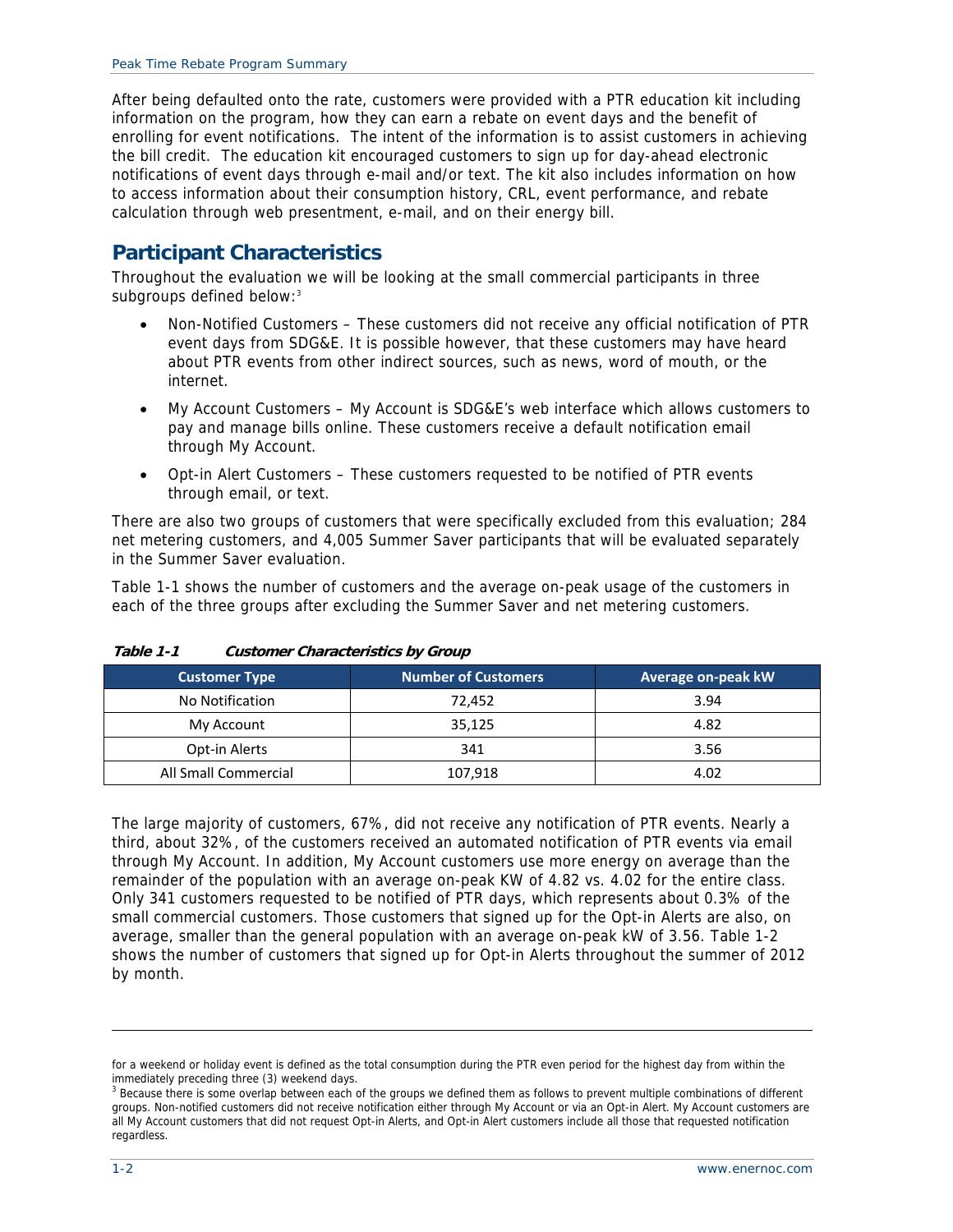| Table 1-2<br><b>Opt-In Alert Enrollments by Month</b> |  |                               |  |
|-------------------------------------------------------|--|-------------------------------|--|
| <b>Month</b>                                          |  | <b>Number of Participants</b> |  |
| Jun-12                                                |  | 76                            |  |
| Jul-12                                                |  | 220                           |  |
| Aug-12                                                |  | 45                            |  |

## **Weather and Events**

SDG&E divides its service territory into 4 weather zones, Coastal, Mountain, Inland, and Desert. Table 1-3 shows the number of small commercial customers by group in each of the 4 weather zones. SDG&E's population is heavily concentrated in the coastal zone with about 60% of businesses being located within that zone. Most of the remainder of the population is located in the Inland zone, only 1.6% of the population is located in the Mountain zone, and less than 1% in the Desert zone. The My Account customers are similarly distributed across the zones. Those who requested notifications are split mostly between the two densest zones, with 70% located along the coast and 30% located inland.

| <b>Climate Zone</b> | Non-Notified | <b>My Account</b> | <b>Opt-in Alerts</b> | <b>Population</b> |
|---------------------|--------------|-------------------|----------------------|-------------------|
| Zone 1 - Coastal    | 59.3%        | 62.3%             | 69.8%                | 60.3%             |
| Zone 2 - Mountain   | 1.6%         | 1.5%              | 0.6%                 | 1.6%              |
| Zone 3 - Inland     | 38.8%        | 35.9%             | 29.6%                | 37.8%             |
| Zone 4 - Desert     | 0.3%         | 0.2%              | 0.0%                 | 0.3%              |

**Table 1-3 Percent of Customers by Type and Weather Zone** 

In practice, because the population is largely split between the Coastal and Inland zones, with very few businesses in the mountain and desert areas, any results reported by weather zone will fall into one of two regions, Coastal or Inland where Inland includes zones 2, 3, and 4 and Coastal includes zone 1.

During the summer of 2012 SDG&E called seven PTR events, two of the events were called on Saturdays. Each of the events had several comparable non-event days throughout the summer except one, Saturday September 15, 2012. The September 15 event was extremely hot compared to other events and compared to other days during the summer. One day, Friday September 14, was similar in temperature; however the difference between weekday and weekend load shapes for commercial customers makes this a less than ideal day for comparison to the Saturday event. Table 1-4 shows the average on-peak temperatures for the Inland and Coastal regions on each event day, averaged across event days, and for the entire summer.

| Day Type           | <b>Inland</b> | <b>Coastal</b> |
|--------------------|---------------|----------------|
| 20-Jul-12          | 83.4          | 78.2           |
| 9-Aug-12           | 86.1          | 79.5           |
| 10-Aug-12          | 86.9          | 80.9           |
| 11-Aug-12          | 86.3          | 82.4           |
| 14-Aug-12          | 87.1          | 80.3           |
| 21-Aug-12          | 80.3          | 76.1           |
| 15-Sep-12          | 97.0          | 96.1           |
| Average PTR Day    | 86.7          | 81.8           |
| Average All Summer | 79.9          | 75.5           |

**Table 1-4 Average On-peak Event Day Temperatures**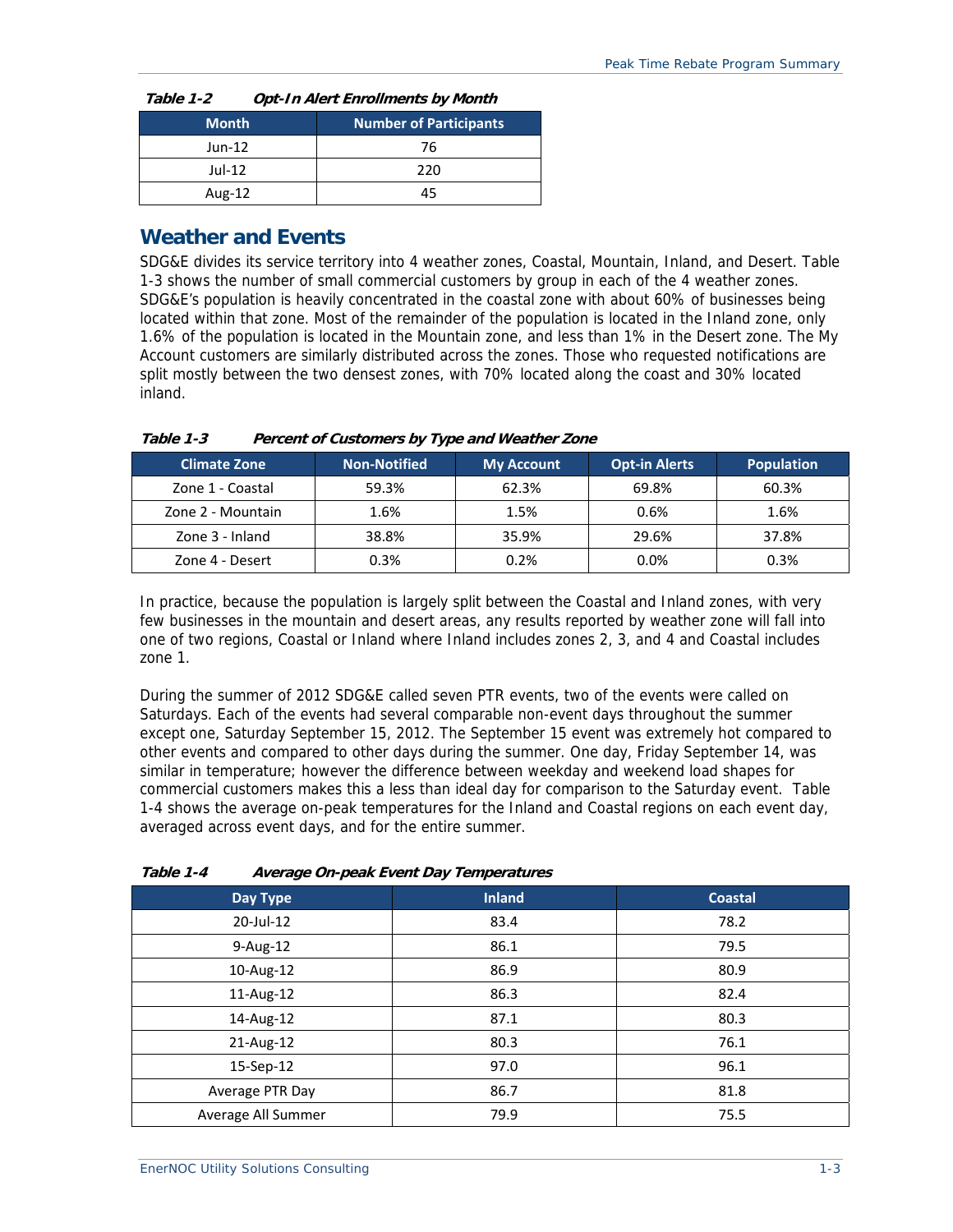In general temperatures inland are warmer than at the coast, with coastal temperatures remaining in the high 70's to very low 80's throughout the summer and on all PTR days except for the September 15 event. Inland temperatures were in the mid 80's for most of the PTR events, again except for the event on September 15.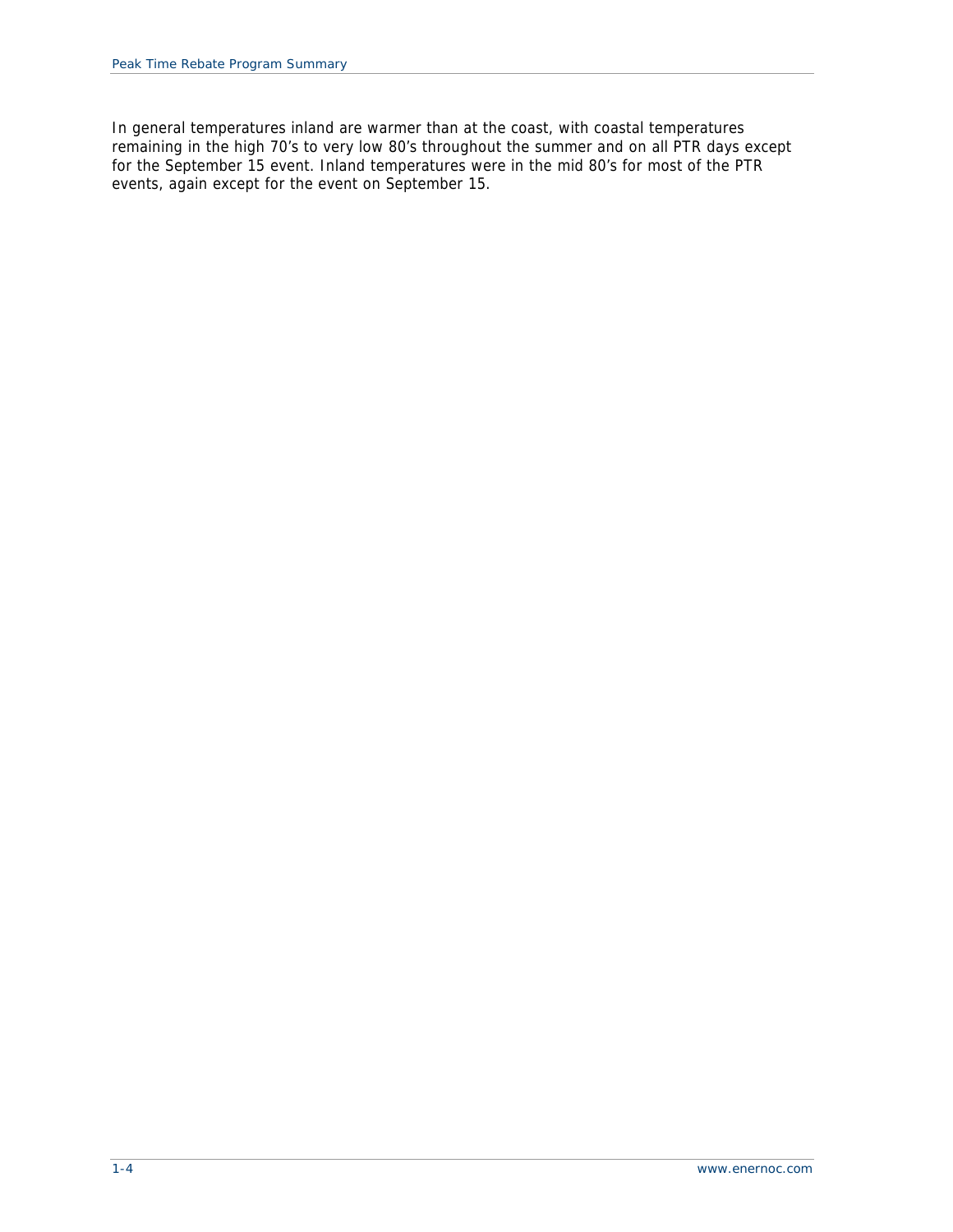### CHAPTER **2**

# **METHODOLOGY**

The program evaluation activities were designed to estimate the actual or ex-post impacts for the small commercial PTR program. A secondary task was to provide summary settlement statistics for the rebates paid through the program based on the customer-specific reference load (CRL).

### **Evaluation Goals**

The primary goal of the load impact evaluation is to estimate the ex-post load impacts of the small commercial PTR program. This evaluation includes the following components:

- Average program level hourly load reduction on each PTR event day, and across all PTR event days
- Average per-participant hourly load reduction on each PTR event day, and across all PTR event days
- Hourly load reduction on PTR event days by various sub-groups including, customers that did not receive any notification of events, customers that receive default notification through My Account, and Opt-in Alert customers that specifically requested event notification.

We also include the following summary settlement statistics regarding PTR rebates, and a comparison of these statistics to the evaluation impacts:

- The number of customers who used less than their CRL for each event
- The total load reduction by event according the CRL, including all customers
- The total load reduction by event according to the CRL, including only customers using less than their CRL.
- Total bill credits paid by event.
- Dollars per MW paid out according to the total load reduction estimated by the CRL
- Dollars per MW paid out according to the total load reduction estimated by the measurement and evaluation.

### **Evaluation Challenges**

Below we identify two key challenges associated with the evaluation of the small commercial PTR program:

**Lack of control group.** SDG&E's PTR program was deployed as a default rate for all small commercial customers. In addition, since PTR is considered a "no lose" rate, participants are unable to opt-off of the rate. Because the entire population is technically participating in the program, creating a matched control group is challenging. However, after determining through regression and load shape analysis that those customers who are not being notified of events did not respond to PTR events, events, a matched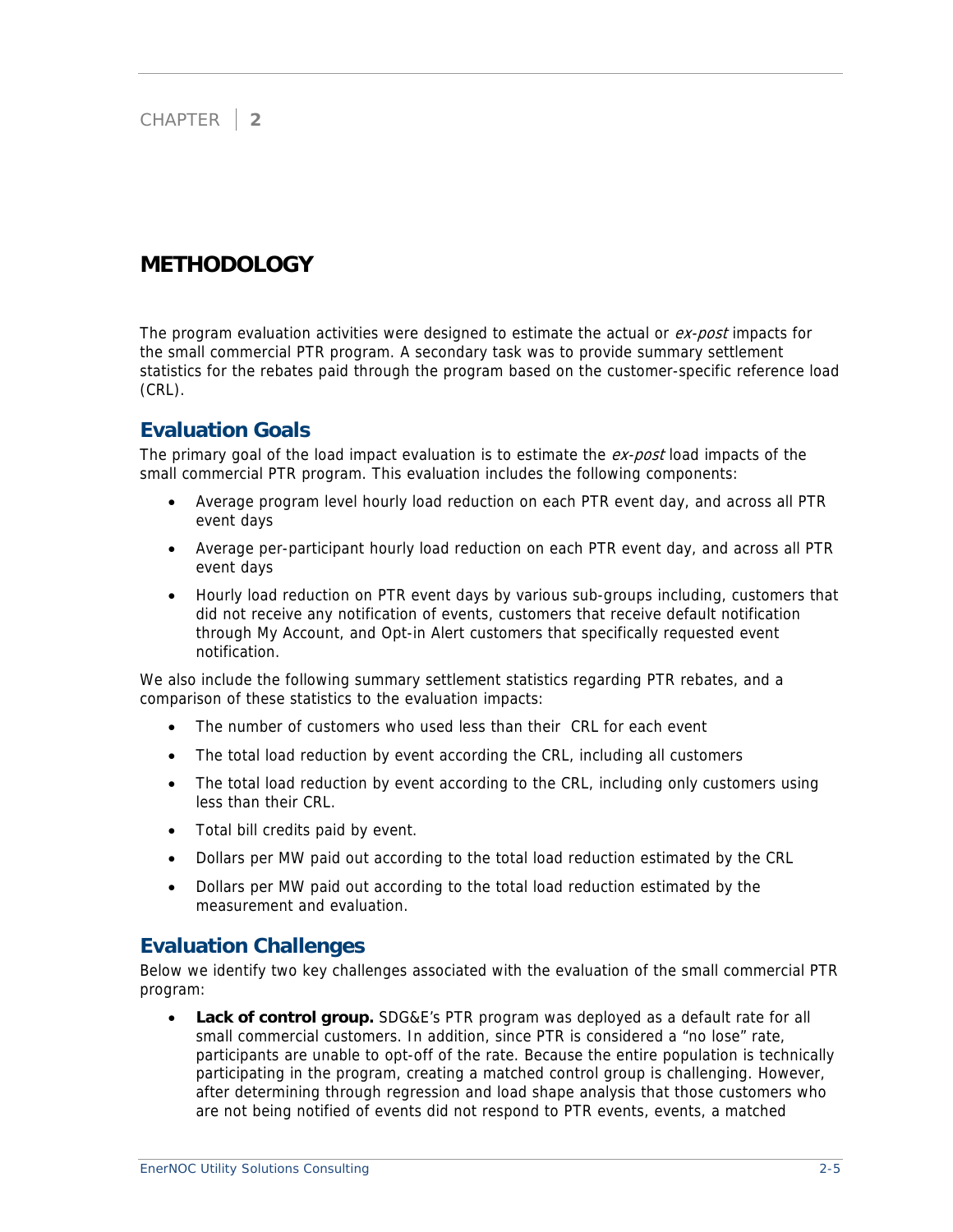control group of those who were not notified of PTR events was used to further analyze load impact results among those that did receive notification.

• **Small expected energy reduction across all customers.** Based on the evidence presented in recent default PTR pilots both at ComEd and SDG&E, we would expect average energy savings for all participants to be very small, somewhere less than 5 percent. While on average the per customer savings is expected to be small, on an individual level we expect a wide variation in the level of savings, with a smaller subset of participants actively responding to events, and the large majority of participants responding very little, if at all. In this case, because of the default nature of the rate, and the fact that most customers have not proactively signed up for notification, the ratio of savers to non-savers is likely to be very small.

The analysis approach outlined below was designed specifically to meet each of the key evaluation goals while also addressing each of the challenges.

## **Analysis Approach**

The following sections describe in detail the analysis approach and methodology we used to estimate the ex-post impacts for the PTR participants. We first describe the sample that was used for the analysis. Next we describe the methods we used to validate the sample data. Finally we describe the approach we used to estimate and validate the  $ex$ -post impacts for PTR participants.

### **Sample Design**

Because there are 107,918 small commercial PTR participants being considered in this evaluation and performing analysis on a population of that size is prohibitive, we used a large sample of participants for the analysis. SDG&E created a new Dynamic Load Profiling (DLP) sample for the small commercial class in summer of 2011. The sample consists of approximately 8,500 customers and was designed using typical stratified random sampling techniques to represent the small commercial population. We decided to use the DLP sample for our analysis of the small commercial PTR program for several reasons:

- The DLP sample customers were distributed relatively proportionally across the subgroups of interest.
- Because the DLP sample customers were part of a load research sample they had more thoroughly validated and complete interval data, especially during the pre-treatment period.
- Using the DLP sample eliminated the need to select a new random stratified sample and submit an interval data request for that sample within the limited time available for this analysis.

However, because the DLP sample is a stratified random sample rather than a simple random sample it was important to treat the weights properly throughout the analysis. The small commercial DLP sample is stratified by average daily summer usage and climate zone. The original sample design is shown below in Table 2-1.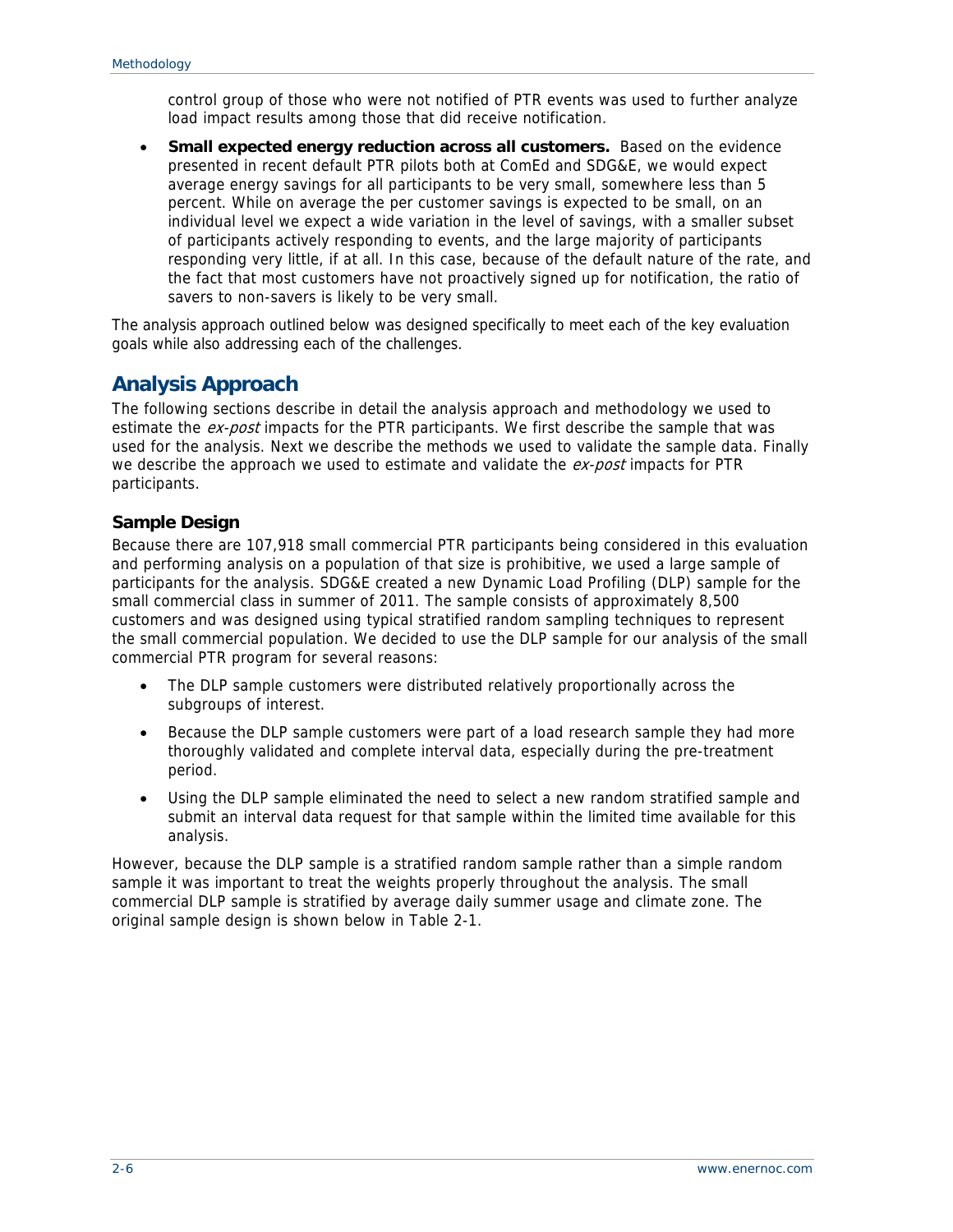| <b>Stratum</b>                             | 2011 Sample | 2011 Population |
|--------------------------------------------|-------------|-----------------|
| Coastal<br>$\epsilon$ = 30 kWh/day         | 2,447       | 44,209          |
| Coastal<br>$30 < kWh/day < = 114$          | 1,614       | 22,217          |
| Coastal<br>$>$ 114 kWh/day                 | 548         | 7,360           |
| Mountain/Inland<br>$\epsilon$ = 24 kWh/day | 1,416       | 22,117          |
| Mountain/Inland<br>$24 < kWh/day < = 102$  | 1,481       | 15,991          |
| Mountain/Inland<br>>102                    | 466         | 4,492           |
| Desert<br>$\epsilon$ = 20 kWh/day          | 61          | 1,632           |
| Desert<br>$20 < kWh/day < = 95$            | 88          | 733             |
| Desert<br>> 95 kWh/day                     | 113         | 242             |
| <b>Totals</b>                              | 8,234       | 118,993         |

#### **Table 2-1 Original 2011 DLP Sample Design**

We needed to modify the existing DLP sample slightly in order to be able to use it for this evaluation. First, all customers who requested notification of PTR events and were not already in the DLP sample were added to the analysis sample for evaluation. The customers who requested notification that were also in the DLP sample were then removed from the DLP strata that they were originally assigned to, and combined with those customers added to the sample into a census or certainty stratum for the Opt-in Alert customers. Second, we adjusted the sample weights to reflect the mix and usage of customers being evaluated as participants in the small commercial PTR program in 2012. In order to make these adjustments we post-stratified the sample by reassigning both sample and population customers to the appropriate stratum based on their 2012 summer average daily usage and climate zone. We also excluded Summer Saver and Net Metering participants from both the population and the sample.

We then recalculated the case weights for the post-stratified design. We used the same average summer daily usage breakpoints that were calculated for the 2011 stratification.<sup>4</sup> The updated stratification for the DLP sample is below is Table 2-2.

-

<sup>&</sup>lt;sup>4</sup> While using the same stratum breakpoints that were created for the 2011 distribution of summer average daily usage is not completely optimal, it should be fairly close, and is still a valid sample. The sample size in this case is sufficiently large that using suboptimal breakpoints is not likely to result in large changes in precision.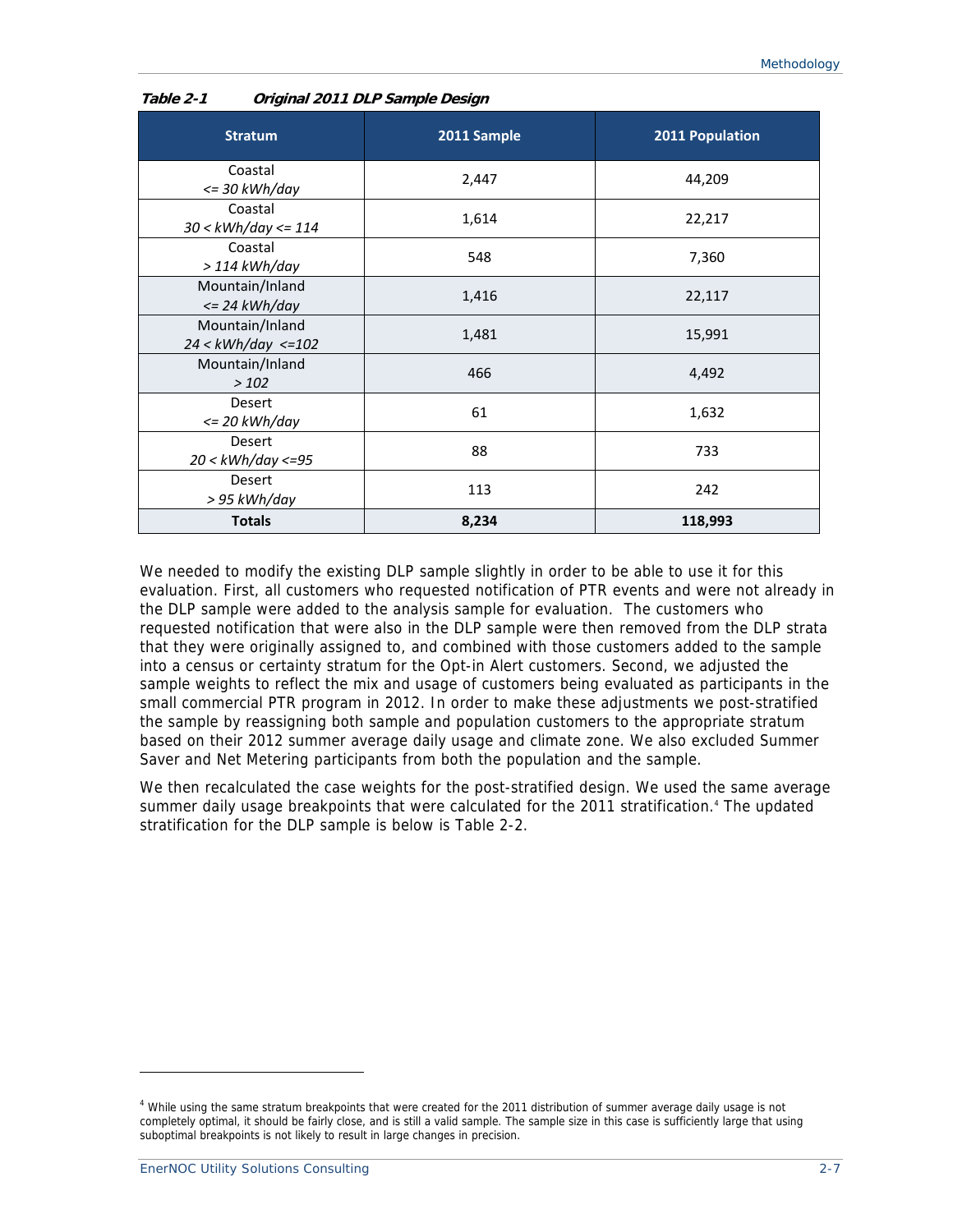| <b>Stratum</b>                             | 2012 Sample | 2012<br><b>Population</b> | Change in<br><b>Sample</b> | <b>Change in</b><br><b>Population</b> |
|--------------------------------------------|-------------|---------------------------|----------------------------|---------------------------------------|
| Coastal<br>$\epsilon$ = 30 kWh/day         | 2,440       | 36,060                    | $-0.3%$                    | $-22.6%$                              |
| Coastal<br>$30 < kWh/day < = 114$          | 1,588       | 21,194                    | $-1.6%$                    | $-4.8%$                               |
| Coastal<br>$>$ 114 kWh/day                 | 581         | 7,633                     | 5.7%                       | 3.6%                                  |
| Mountain/Inland<br>$\epsilon$ = 24 kWh/day | 1,406       | 21,788                    | $-0.7%$                    | $-1.5%$                               |
| Mountain/Inland<br>$24 < kWh/day < = 102$  | 1,464       | 14,459                    | $-1.2%$                    | $-10.6%$                              |
| Mountain/Inland<br>>102                    | 492         | 4,537                     | 5.3%                       | 1.0%                                  |
| <b>Desert</b><br><= 20 kWh/day             | 70          | 1,183                     | 12.9%                      | $-38.0%$                              |
| Desert<br>20 < kWh/day <=95                | 91          | 619                       | 3.3%                       | $-18.4%$                              |
| Desert<br>> 95 kWh/day                     | 102         | 194                       | $-10.8%$                   | $-24.7%$                              |
| Opt-In Alerts                              | 341         | 341                       |                            |                                       |
| <b>Totals</b>                              | 8,575       | 108,008                   | 4.0%                       | 10.2%                                 |

**Table 2-2 Post-stratification of the 2011 DLP Sample** 

Most of the movement, both in the sample and in the population occurred between strata within one weather zone classification. Because the summer of 2012 was a bit hotter on average than the summer of 2011, more customers fell above the upper average daily usage breakpoints. The overall population is smaller here, than in the original sample design which is a result of removing the 4,005 Summer Saver participants, and the Net metering customers. Finally, the sample grew by 341 customers when we added the census stratum of Opt-in Alert participants.

### **Data Validation**

We used a variety of methods to validate the interval data supplied by SDG&E which are consistent with methods of data validation we use in similar evaluation work. We obtained access to interval data (up to 24 months, depending on the installation date of the meter) for each sample participant a total of 8,575 customers<sup>5</sup>. We also obtained the VEE codes that indicate if a particular interval was estimated. Consistent with SDG&E's internal procedures, we first eliminated any estimated data. Because the sample is being used to create the Daily Load Profiles, the data undergoes additional VEE procedures at SDG&E, therefore we expected the data to be high quality and require very little editing or exclusions. This was confirmed when the data was screened for excessive zeros and erroneous values in order to identify participants with problematic data that needed to be excluded from the analysis. We did not eliminate any participants based on these secondary screens.

### **2012 Ex-Post PTR Impacts**

Due to the challenges identified above, isolating and estimating ex-post impacts for the small commercial PTR program was difficult, and in most cases our estimates were insignificant and assumed to be zero. However, during this evaluation we used several different methods to attempt to isolate impacts in specific subgroups and to confirm and validate the statistically insignificant results.

-

<sup>&</sup>lt;sup>5</sup> This total already excludes the Summer Saver, TOU, and Net Metering customers from the sample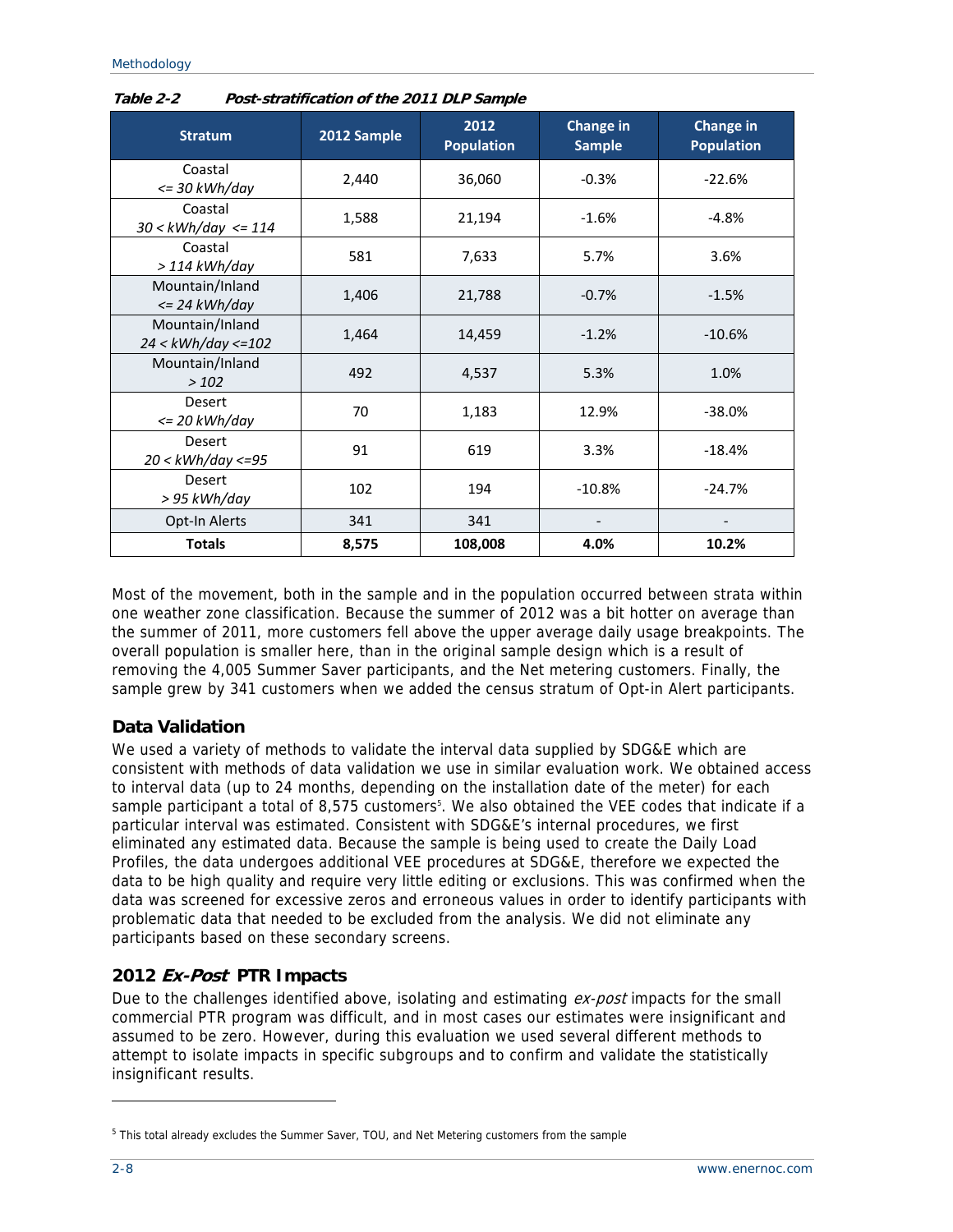A regression based approach was initially used to estimate the hourly impacts for each of the three subgroups on each event day, however nearly all of those estimates were insignificant. In addition, it is likely that the very few significant estimates we were able to obtain, were merely are result of random variation, rather than a result of actions being taken by customers, a very common phenomenon when making may estimates. Therefore, we also included both a load shape analysis, which is similar to a baseline analysis, and a matched control group analysis for the Opt-in Alert customers. We included the matched control group analysis for the Opt-in customers only because both the regression results and the load shape analysis indicated that those customers might be taking some actions.

#### **The Regression Approach**

We used hourly regression models for each subgroup of interest (Non-Notified, My Account, and Opt-in Alerts) to estimate the effect of a PTR event on customers' loads. Because the PTR events are called only on isolated days over the course of the program year, and on all other days the participants and non-participants face the same rate, the data conforms nicely to what researchers often call a repeated measures design. This simply means that all participants are subjected to the treatment at the same time, repeatedly over the course of the study. In this case the control can be defined as an absence of the treatment, which includes all non-PTR days. In addition we can use pre-treatment data, prior to participation in the PTR program to isolate any differences that result from the program on non-PTR days and to better isolate the effects of weather and other seasonal variables on usage.

First, we defined the treatment and pre-treatment periods. We defined the treatment period as beginning July 1, 2012 when customers were first defaulted onto the rate, and ending on October 31, 2012. The pre-treatment period will be defined as the 12 months prior to the treatment period, beginning July 1, 2011. We include pre-treatment data so that we can better estimate the effect of the program under a variety of weather conditions and day types.

After establishing a pre and post-treatment period, we evaluated various modeling frameworks for estimating the effect of a PTR event on the participants. In general, the data we used to analyze the participants included both a customer-specific component and a time component. This type of data is generally referred to as panel data and can be modeled in several different ways; however, it is important to recognize that panel data has some inherent issues. When estimating panel data, the variance of the error term is not constant due to correlation within and across individuals. Thus, the Ordinary Least Squares (OLS) is still consistent, but not optimal. For the estimation method we considered employing three different panel estimators: first-differencing (FD), fixed effects (FE), and random effects (RE). A crucial condition of FE and FD is that the independent variables in the model must have variation across each customer. When a full set of customer-specific dummy variables are included, as in our case, the estimation of time-constant variables such as location cannot be included in the model.

The FE estimator assumes that the error term is uncorrelated with the independent variables across all time periods for the time-variant portion of the error term  $(u_{i,t})$  but allows the time constant portion of the error term  $(a_i)$  to be correlated with the explanatory variables in any time period since it will be purged from the equation during estimation. For a large number of observations, and a small number of time periods the choice to use FD or FE lies in the relative efficiency of the estimators determined by the serial correlation in  $(u_{it})$ . When no serial correlation is present, FE is more efficient than FD. Random effects has the additional assumption that  $a_i$  is uncorrelated with the explanatory variables across all time periods (a very unlikely case).

Ultimately we decided to use the fixed-effect model with robust errors, which is a common approach for a repeated measures with pre-treatment and post-treatment design using panel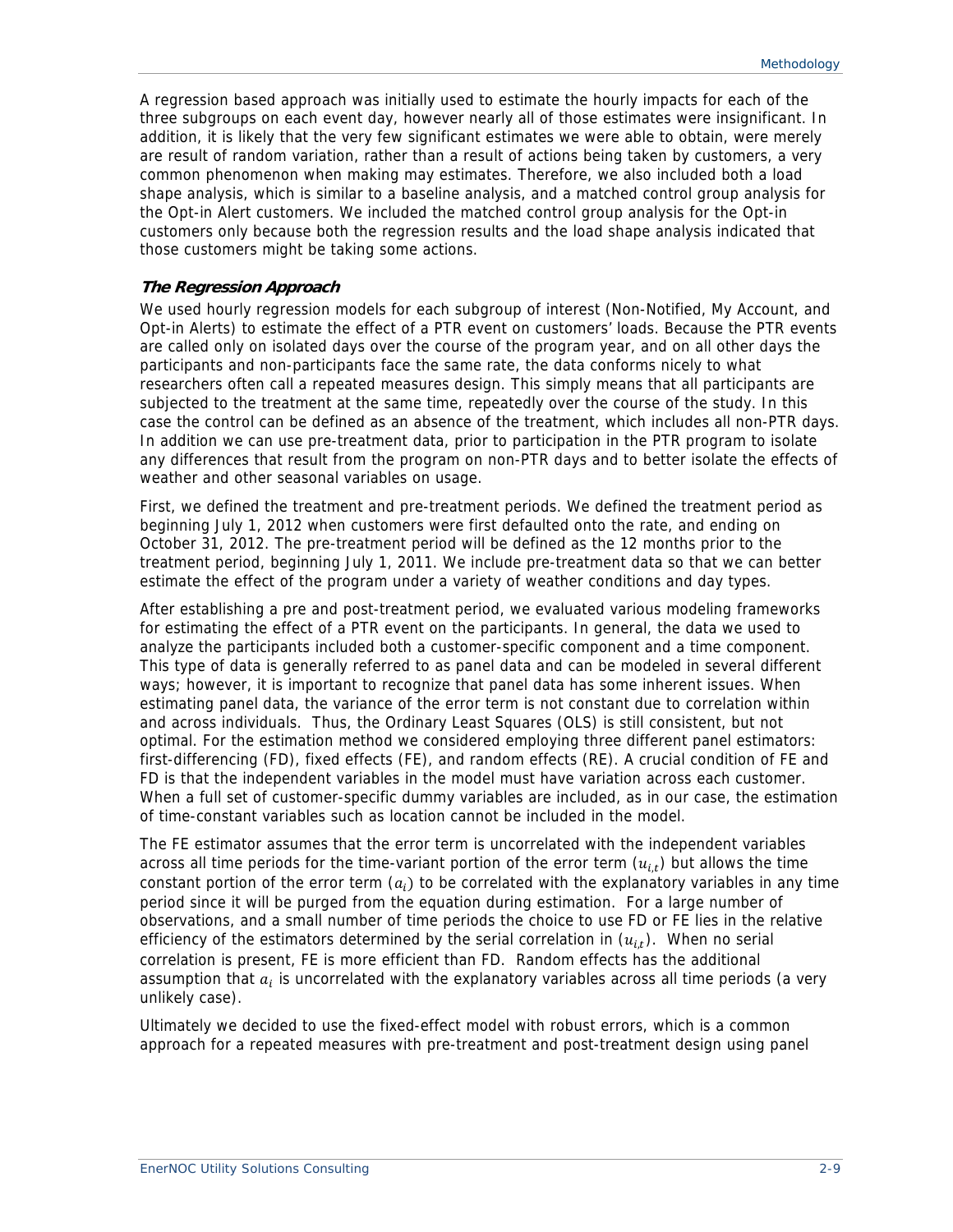data in the industry.<sup>6</sup> A somewhat simplified version of the hourly model specification used to estimate the effects of PTR events for each subgroup is presented in Equation 1 below.

$$
kwh(j)_{it} = \alpha_i + \gamma Seas_t + \beta_1 CDH(j)_{it} + \beta_2 CDHop_{it} + \beta_3 year12_{it} + \beta_4 PTR_{it} + \beta_5 (PTR_{it} * CDHopit + sit
$$
\n(1)

Where:

 $kwh(j)_{it}$  = the consumption in hour *j* of customer *i* on day *t*.

 $\alpha_i$  = a fixed effect for each customer *i* 

 $\gamma Sea_{st}$  = a vector of seasonal indicator variables i.e. month, year, and day of week

 $\beta_1 CDH(j)_{it}$  = a variable capturing the effect of temperatures above 70 degrees in hour j

 $\beta_2$ CDHo $p_{it}$  = a variable capturing the effect of temperatures above 70 degrees in the onpeak period

 $\beta_3$  year12<sub>it</sub> = a dummy variable that indicates the treatment period

 $\beta_4$  PTR<sub>it</sub> = a dummy variable indicating that day t was a PTR event day

 $\beta_5(PTR_{it} * CDHop_{it})$  = an interaction capturing weather related differences in response to a PTR event

 $\varepsilon_{it}$  is the error for participant *i* in hour(j) on day *t* 

We estimated the model above for each subgroup individually rather than estimating one population level model to limit the complexity of the model by eliminating the interaction terms necessary to distinguish the impacts between each group. In addition we also estimated both a weekday and weekend version of this model in order to estimate the impact of weekend PTR events.

The model specified above allows us to estimate the average impact for each PTR event based on the average temperature during the on-peak period. The impact at a given temperature can be estimated for participants using Equation 2 below.

$$
Impact(j), PTR event = \beta_4 PTR_{it} + \beta_5 (PTR_{it} * CDDop_{it})
$$
\n(2)

Where:

 $\beta_4$  = the effect of a PTR event on usage in hour j

 $\beta_3$  = the incremental effect of a PTR event on usage for each CDH during the on-peak period in hour *j* 

There are two ways to estimate the impacts of PTR using the model. We can estimate the impact using the parameter estimates as described above, or we can use the model to estimate a baseline, defined as what the customer would have used in the absence of the PTR event, and compare that with what the customer actually used. We believe that the impact estimates using the model will be more consistent. While comparing actual usage to a baseline is appealing in concept, it adds all the error from the model on a particular day into the impact. While this should not systematically bias the estimates, since the errors should be unbiased, it adds variability to the impact estimate. Using the model parameters excludes that error from the impact estimate, so should provide more stable impact estimates.

-

<sup>&</sup>lt;sup>6</sup> Freeman Sullivan & Co., 2011 Statewide Non-Residential Critical peak Pricing Evaluation, June 1, 2012 The Brattle Group, BG&E's Smart Energy Pricing Pilot Summer 2008 Impact Evaluation, April 28 2009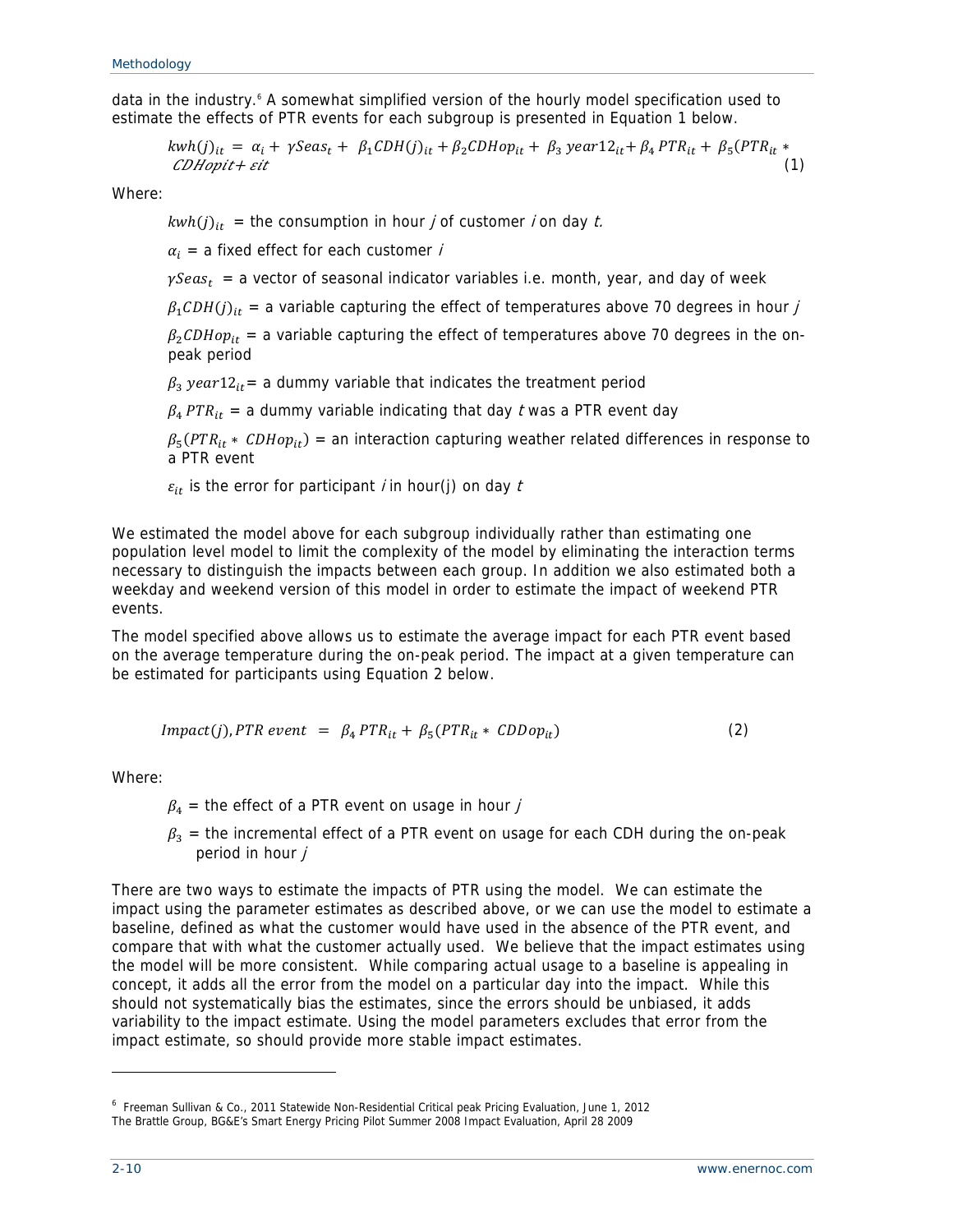In this case, we experimented with many different model specifications; however we were unable to estimate consistently statistically significant impacts for any of the subgroups using the model.<sup>7</sup> Therefore it was important to validate the accuracy of the model to ensure that modeling error was not preventing us from capturing the impacts of a PTR event.

We validated the results of the regression models in two different ways. The first and simplest form of validation was to look at the model precision on the hottest non-event days of the year. Table 2-3 shows the model precision on all the 2012 non-event days that had an average temperature over 80 degrees.

| <b>Date</b>    | <b>Average</b><br><b>Temperature</b> | <b>Actual Precision</b> | <b>Actual kW</b> | <b>Predicted kW</b> |
|----------------|--------------------------------------|-------------------------|------------------|---------------------|
| 7-Aug-12       | 81.87                                | 2.40%                   | 3.41             | 3.32                |
| 8-Aug-12       | 82.26                                | 2.36%                   | 3.46             | 3.38                |
| 13-Aug-12      | 84.36                                | 3.64%                   | 3.56             | 3.43                |
| 15-Aug-12      | 80.01                                | 0.50%                   | 3.31             | 3.29                |
| 16-Aug-12      | 82.56                                | 4.04%                   | 3.43             | 3.30                |
| 17-Aug-12      | 86.46                                | 4.03%                   | 3.51             | 3.37                |
| 27-Aug-12      | 80.91                                | $-0.63%$                | 3.21             | 3.23                |
| 28-Aug-12      | 81.06                                | $-2.17%$                | 3.23             | 3.30                |
| 29-Aug-12      | 82.94                                | 0.72%                   | 3.42             | 3.40                |
| 30-Aug-12      | 81.83                                | 2.94%                   | 3.39             | 3.30                |
| 31-Aug-12      | 81.93                                | 2.90%                   | 3.29             | 3.20                |
| 4-Sep-12       | 83.50                                | 1.13%                   | 3.45             | 3.41                |
| 5-Sep-12       | 83.10                                | 0.05%                   | 3.43             | 3.43                |
| $6-$ Sep $-12$ | 81.39                                | 3.28%                   | 3.39             | 3.28                |
| 7-Sep-12       | 80.10                                | 4.48%                   | 3.27             | 3.12                |
| 10-Sep-12      | 81.86                                | 2.59%                   | 3.39             | 3.30                |
| 14-Sep-12      | 94.74                                | 1.81%                   | 3.63             | 3.56                |
| 20-Sep-12      | 80.42                                | 3.83%                   | 3.33             | 3.21                |
| 21-Sep-12      | 80.45                                | 3.25%                   | 3.23             | 3.12                |
| 24-Sep-12      | 80.12                                | 1.03%                   | 3.29             | 3.26                |
| Average        | 82.59                                | 2.11%                   | 3.38             | 3.31                |

**Table 2-3 Model Precision on Hot Non-Event Days** 

When we look at the average precision across all of the hot non-event days the predicted load is within 2.11% of the actual load. The model is generally underestimating the actual load on hot days, which is what we would expect considering that in general, models are most accurate at the mean and least accurate at the extremes. This tendency to underestimate the load would make it difficult for the model to detect very small changes in usage in response to PTR events. So while this level of precision should allow us to pick up changes in usage resulting from a PTR event that are in the 5% range, very small changes in usage are likely to be lost in the model variation and will be very hard to detect.

We also used what is known as a false experiment to determine if the model was picking up variation from other sources, such as weather, and assigning that variation to our event

-

<sup>&</sup>lt;sup>7</sup> See Chapter 3, Regression Results section, for a table that shows the number of statistically significant event related variables for each population subgroup.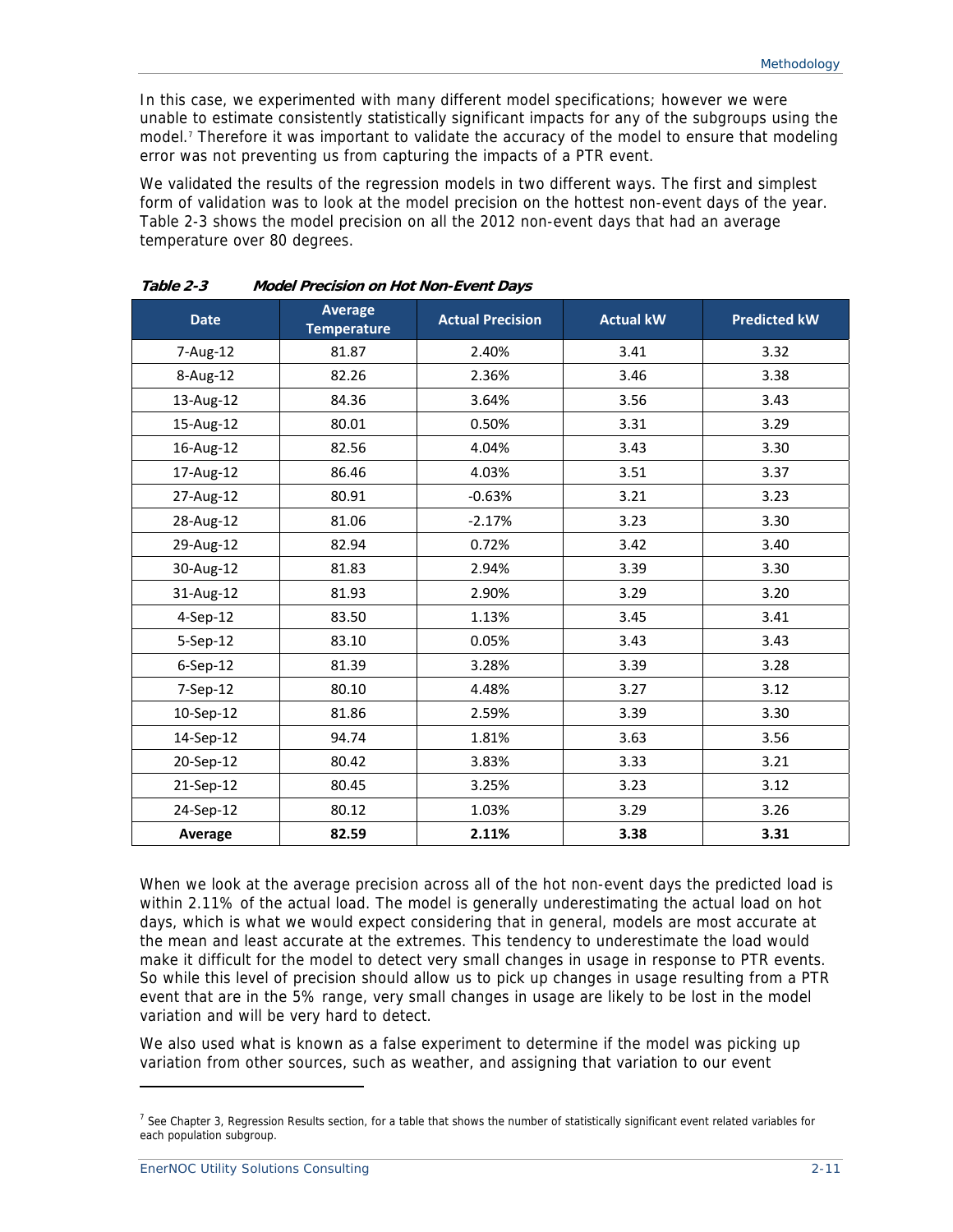indicators. In this case, the event indicators themselves were rarely significant so we wanted to be sure that the false indicator variables we created were also insignificant. To do this we selected some similar non-event days and assigned them an event indicator, even though no event was actually called. Then we re-ran the model with these false events. We were able to confirm using this technique that both the false even indicators and the real event indicators were insignificant. The tells us that the model is doing a pretty good job of capturing changes in usage based on seasonal variation, and on weather, and that if participants were acting differently on PTR event days, and if those actions resulted in large enough changes in usage, we should be able to pick up those changes in the model.

#### **Load Shape Analysis**

Because the estimates from the regression analysis were, for the most part, insignificant and not statistically different from zero, our next step was to compare load shapes for the different subgroups of customers on similar days. The goal of the load shape analysis was to provide confirmation that the regression results were consistent with the data, and that our model was not flawed. This is possible because the load shape analysis is not dependent on any assumed relationship between energy and other variables, and so is not sensitive to errors in the specification of those relationships in the model. To create the load shapes we first compared the on-peak temperatures of PTR event days and non-PTR event days. Next we selected five weekdays with a similar average on-peak temperature to the five weekday PTR event days while ensuring that the days were as close as possible in time to the PTR event days. We also tried to approximate consecutive events by selecting similar temperature days that were also sequential if possible. For the two weekend events we used the average of the two hottest Saturdays, although there are no comparable days for the unusually hot September 15 Saturday event.

Table 2-4 shows the PTR events and the matched days including the average on-peak temperature for each day. The idea is not to match each day individually, but to create a good match across all days in order to compare average shapes on PTR event days and non-PTR days. These averages can then be used to determine if the load shapes indicate that any of the groups are changing their behavior in response to a PTR event. The temperature on the weekdays is very close, with only a 2 degree difference between PTR and non-PTR days. SDG&E actually called PTR events on slightly cooler days, rather than on the hottest days of the summer. On the weekends the match is less close with a 4 degree difference between average PTR and non-PTR days, due to the very extreme temperature on September 15, 2012.

| <b>Comparison Days</b> |                    | <b>PTR Event Days</b> |                    |
|------------------------|--------------------|-----------------------|--------------------|
| <b>Date</b>            | <b>CDH On-Peak</b> | <b>Date</b>           | <b>CDH On-Peak</b> |
| 23-Jul-12              | 83.3               | 20-Jul-12             | 80.6               |
| 24-Jul-12              | 83.9               | $9-Aug-12$            | 82.5               |
| $8-Aug-12$             | 85.0               | 10-Aug-12             | 83.6               |
| 15-Aug-12              | 83.3               | 14-Aug-12             | 83.4               |
| 20-Aug-12              | 83.0               | 21-Aug-12             | 78.0               |
| Average Weekday CDH    | 83.7               | Average Weekday CDH   | 81.6               |
|                        |                    |                       |                    |
| $21$ -Jul-12           | 87.8               | 11-Aug-12             | 84.2               |
| 18-Aug-12              | 86.0               | 15-Sep-12             | 96.5               |
| Average Weekend CDH    | 86.9               | Average Weekend CDH   | 90.3               |

**Table 2-4 Average On-Peak Temperature on Comparison and PTR Event Days** 

### **Matched Control Group Analysis**

Nearly all the regression-based model estimates for the Opt-in Alert customers indicated a reduction in usage during PTR events, however most were not statistically significant. Therefore we decided to use a third analysis technique for the Opt-in Alert customers to attempt to detect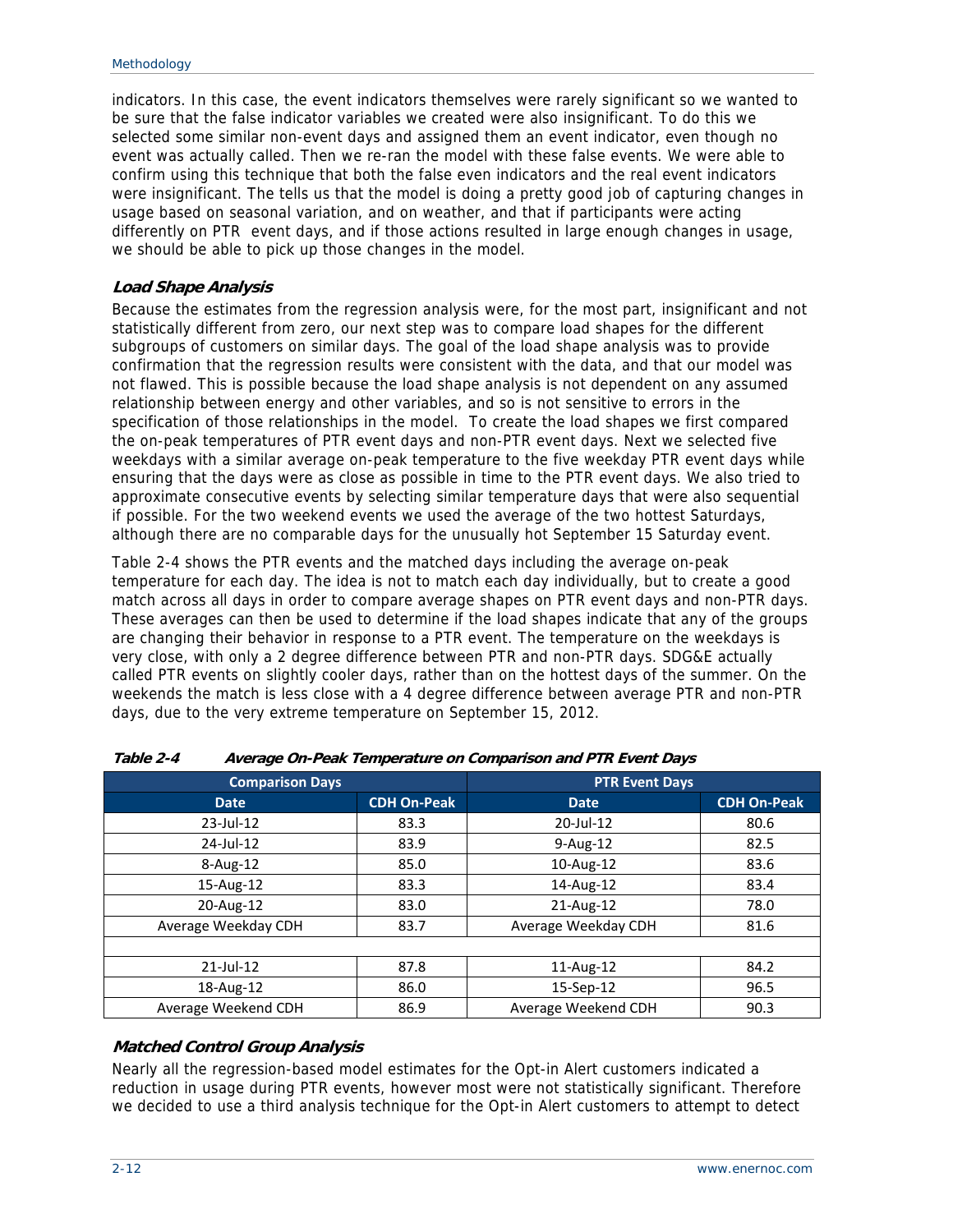impacts on PTR event days. In addition to the load shape analysis we also performed a matched control group analysis for the Opt-in Alert customers.

Based the results of both the regression analysis and the load shape analysis we were confident that the Non-notified customers were not responding to PTR events; therefore we selected our control group customers from the Non-notified group. We used a propensity score model to match our 341 Opt-in Alert customers with their closest non-notified match. The propensity score model is a probit model that is used to predict the probability that a participant would sign up for Opt-in Alerts. This probability is estimated for all the participants included in the model, both Non-notified and Opt-in Alert customers. We can then match each Opt-in Alert customer to the most similar Non-notified customer where the similarity between customers is determined by the similarity in the propensity score or probability of participation. In our case, because we want to compare daily usage on event days, the parameters of the model include average daily summer usage on non-event days. By using these specific parameters we make the probability of participation, or the propensity score, dependent on average daily usage and therefore are able to closely match each Opt-in Alert participant with a Non-notified participant based on their daily usage.

After matching each Opt-in Alert customer to their closest Non-notified match using the propensity score generated by the model, we used a difference-in-difference (DID) analysis to calculate the impact on each PTR event day. A DID approach, in contrast to a simple difference, allows us to correct for pre-existing differences between the treatment group (Opt-in Alerts customers) and the control group. The impact is estimated in two steps. First we calculate the difference between the treatment group and the control group both on event days (the "treatment period") and on non-event days (the "pre-treatment period"). The pre-treatment difference captures the pre-existing differences between the two groups that is unrelated to the events. Then we take the second difference, which is the treatment period difference less the pre-treatment difference. This second difference gives an impact estimate that is corrected for any pre-existing differences between the two groups.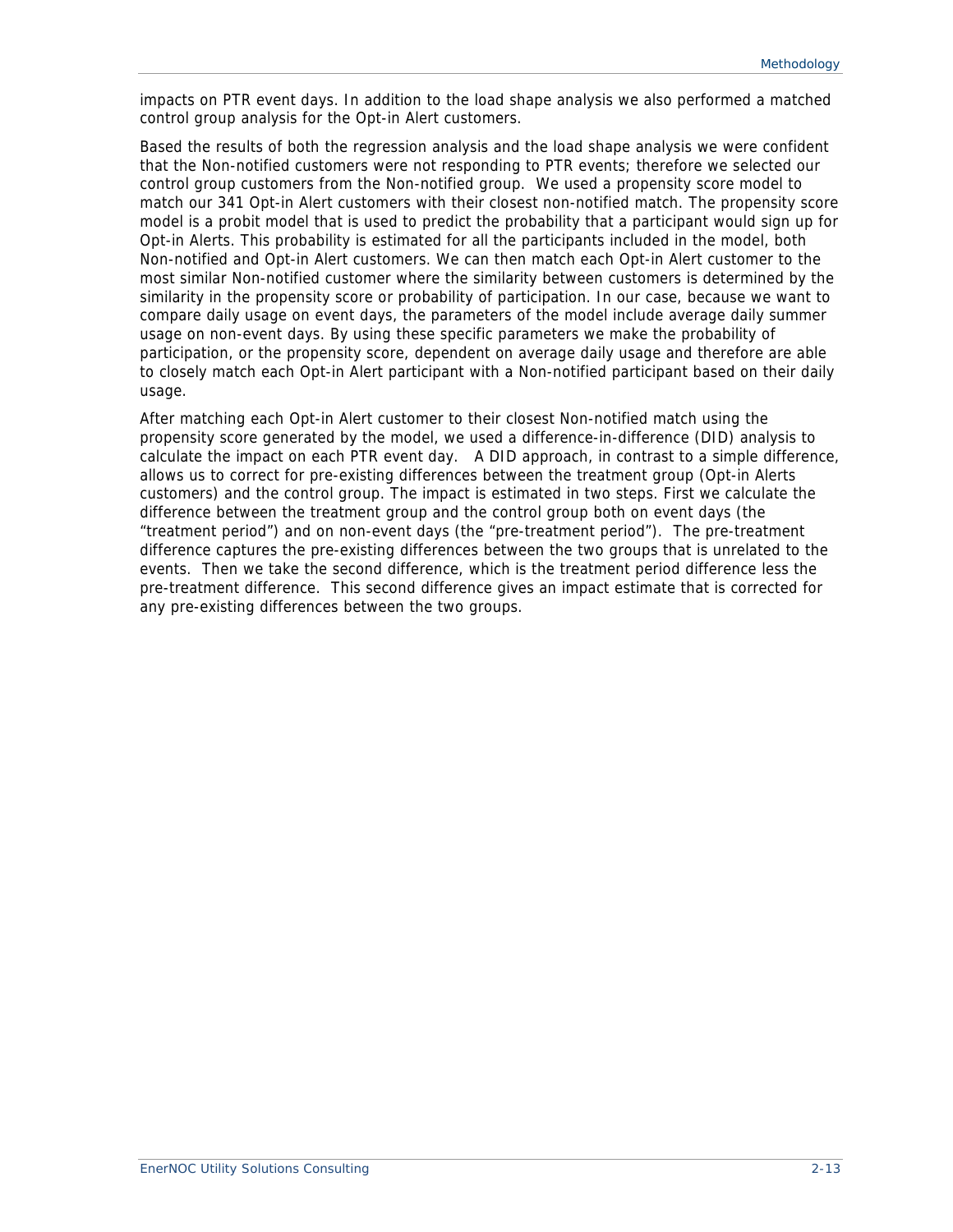## **IMPACT RESULTS**

This chapter presents the results of our analysis. The first section presents the impacts estimated from the hourly regression models. The second section presents the results of the load shape analysis, and the third section presents the matched control group results

### **Regression Results**

As mentioned above, the regression approach yielded very few statistically significant estimates for the two event-related variables that we included in the models, see Equation 1 in chapter 2 above. In order to estimate the ex-post on-peak impacts of PTR events we estimated 7 hourly models, for two day-types (weekend and weekday) across three subgroups resulting in a total of 42 models and 84 parameters. Table 3-1 below presents the event-related parameter estimates for the 42 models and two event-related parameters that we estimated;  $\beta_4$  PTR<sub>it</sub> and  $\beta_5$  (PTR<sub>it</sub> \*  $CDHop_{it}$ ). The two coefficient estimates are color coded by level of significance, with grey being insignificant, blue being significant at the 10% level, green being significant at the 5% level, and orange being significant at the 1% level. We present the estimates in this format in order to provide both context and perspective for the impact estimates generated based on these parameters later in this section.

Overall only 16 of the 84 estimates are statistically significant at any level, 12 are significant at the 5% level, and only 2 are significant at the 1% level. Standard modeling procedures generally exclude any variables from the model that are not significant at the 5% level or better, and the higher the significance the more certain one can be that the parameter estimate is, in fact, different from zero. Looking at the table below, we can conclude that for the most part, except in a few cases, the parameters that are being used to estimate PTR event impacts are not statistically significantly different from zero, and that therefore based on the model, the best estimate of the impact on a PTR event day is in fact zero.

It is interesting to note that the My Account subgroup actually has the most significant estimates, however when using those estimates to calculate the impact on PTR days, the impact is more often negative than positive, indicating an increase in usage on event days rather than a decrease. In the non-notified group none of the estimates are significant indicating that the nonnotified customers are not taking any action on a PTR event day. Finally, the parameters for the Opt-in Alerts are for the most part insignificant, but impacts calculated from those parameters are consistently positive. This led us to suspect that Opt-in Alerts customers might be taking some action on PTR event days.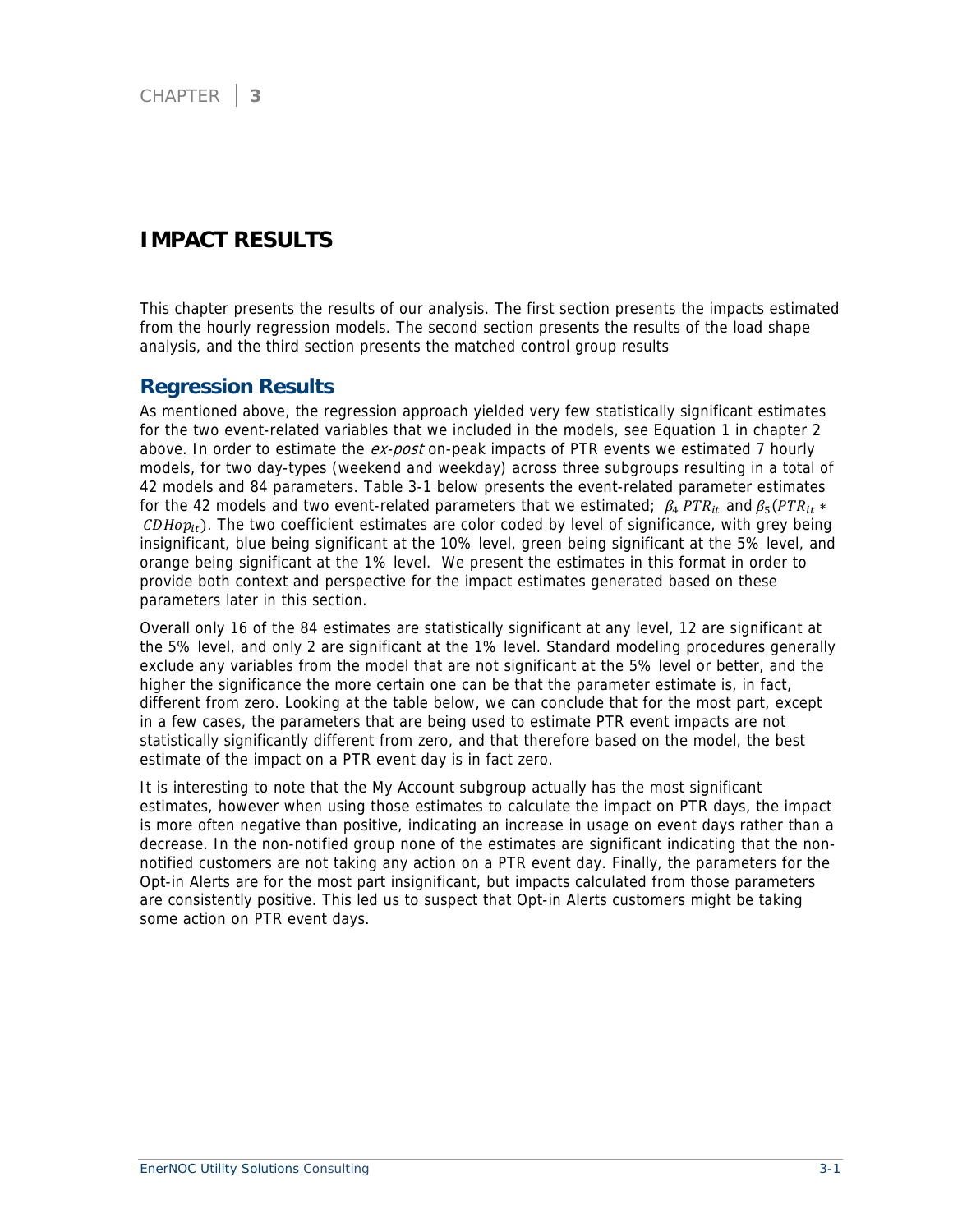| Subgroup      | <b>Hour</b> | Weekday<br>$\beta_4$ | Weekday<br>$\beta_5$ | Weekend<br>$\beta_4$ | Weekend<br>$\beta_5$ |
|---------------|-------------|----------------------|----------------------|----------------------|----------------------|
| Opt-In Alerts | 12          | 0.209                | $-0.029$             | 0.254                | $-0.019$             |
|               | 13          | 0.147                | $-0.022$             | 0.148                | $-0.008$             |
|               | 14          | 0.205                | $-0.026$             | 0.191                | $-0.011$             |
|               | 15          | 0.032                | $-0.019$             | 0.019                | $-0.005$             |
|               | 16          | $-0.112$             | $-0.001$             | $-0.054$             | 0.006                |
|               | 17          | 0.019                | $-0.014$             | $-0.016$             | 0.006                |
|               | 18          | 0.154                | $-0.025$             | 0.118                | $-0.012$             |
|               |             |                      |                      |                      |                      |
| Non-Notified  | 12          | 0.020                | 0.009                | 0.091                | $-0.002$             |
|               | 13          | $-0.025$             | 0.011                | 0.042                | 0.001                |
|               | 14          | $-0.032$             | 0.013                | 0.054                | 0.000                |
|               | 15          | 0.003                | 0.007                | 0.047                | 0.000                |
|               | 16          | 0.012                | 0.002                | 0.023                | 0.000                |
|               | 17          | $-0.031$             | 0.002                | $-0.019$             | 0.003                |
|               | 18          | 0.029                | $-0.001$             | 0.069                | $-0.005$             |
|               |             |                      |                      |                      |                      |
| My Account    | 12          | $-0.043$             | 0.010                | 0.164                | $-0.010$             |
|               | 13          | $-0.085$             | 0.015                | 0.131                | $-0.008$             |
|               | 14          | $-0.060$             | 0.012                | 0.148                | $-0.008$             |
|               | 15          | $-0.100$             | 0.020                | 0.114                | $-0.001$             |
|               | 16          | $-0.171$             | 0.024                | 0.035                | 0.002                |
|               | 17          | $-0.269$             | 0.022                | $-0.110$             | 0.010                |
|               | 18          | $-0.202$             | 0.017                | $-0.060$             | 0.004                |

**Table 3-1 Significance of Event-Related Parameter Estimates** 

Impact Results

While the parameter estimates of these models would not normally be used to calculate impacts due to their insignificance, in order to comply with CPUC reporting requirements we have included impact tables for each PTR event by subgroup in the remainder of the section. We have also included the 90% confidence intervals for each impact. If the confidence interval includes zero, then the impact is assumed to be zero.

Table 3-2 presents the average impact for each event day for the Opt-in Alert customers. Three of the four impacts are statistically significant indicating a slight decrease in load of between 3% and 4% on August 9, August 10, and August 14. In addition, all but two of the impact estimates are positive with confidence intervals that are closer to zero on the negative side than the positive side. These results, while not completely consistent, do indicate that Opt-in Alert customers may be responding to the PTR events.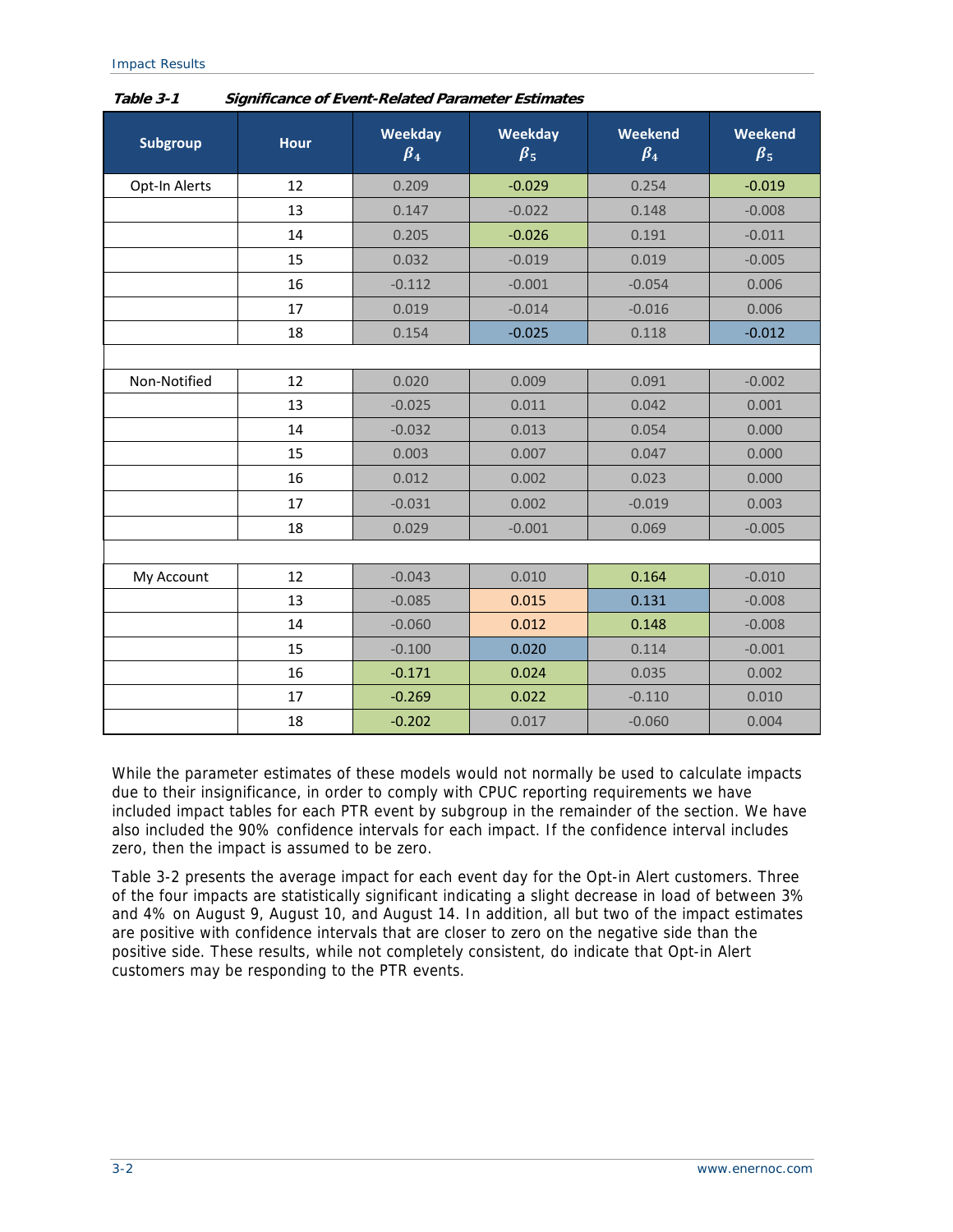| <b>Event</b><br><b>Date</b> | <b>Accounts</b> | % Load<br><b>Reduction</b> | Aggregate<br><b>Reference</b><br>Load (MW) | Aggregate<br><b>Load Impact</b><br>(MW) | <b>Average</b><br><b>Temp. During</b><br>Event | 90% CI   | 10% CI |
|-----------------------------|-----------------|----------------------------|--------------------------------------------|-----------------------------------------|------------------------------------------------|----------|--------|
| $20$ -Jul                   | 274             | 2.7%                       | 1.0                                        | 0.027                                   | 79.8                                           | $-0.006$ | 0.059  |
| 9-Aug                       | 315             | 3.1%                       | 1.4                                        | 0.040                                   | 81.3                                           | 0.001    | 0.080  |
| 10-Aug                      | 330             | 3.8%                       | 1.4                                        | 0.050                                   | 82.5                                           | 0.005    | 0.095  |
| $11$ -Aug                   | 332             | $-0.4%$                    | 0.9                                        | $-0.004$                                | 83.5                                           | $-0.044$ | 0.037  |
| 14-Aug                      | 337             | 3.4%                       | 1.5                                        | 0.050                                   | 82.3                                           | 0.005    | 0.094  |
| 21-Aug                      | 339             | 1.4%                       | 1.3                                        | 0.018                                   | 77.5                                           | $-0.024$ | 0.059  |
| $15-$ Sep                   | 339             | 2.5%                       | 1.0                                        | 0.024                                   | 96.4                                           | $-0.058$ | 0.106  |
| Average                     | 324             | 2.5%                       | 1.2                                        | 0.029                                   | 83.3                                           | $-0.019$ | 0.077  |

**Table 3-2 Opt-in Alert Customers: Load Impact Estimates** 

Table 3-3 presents the average impacts on each PTR event day for those customers who were not officially notified of an event. None of the impacts in Table 3-3 are statistically different from zero. Therefore these results indicate that Non-notified customers are not responding to PTR events.

| Event<br><b>Date</b> | <b>Accounts</b> | % Load<br><b>Reduction</b> | Aggregate<br><b>Reference</b><br>Load (MW) | Aggregate<br>Load Impact<br>(MW) | Average<br><b>Temp. During</b><br><b>Event</b> | 90% CI  | <b>10% CI</b> |
|----------------------|-----------------|----------------------------|--------------------------------------------|----------------------------------|------------------------------------------------|---------|---------------|
| $20$ -Jul            | 71,642          | $-1.3%$                    | 293.2                                      | $-4.0$                           | 81.1                                           | $-8.5$  | 0.5           |
| 9-Aug                | 71,712          | $-1.4%$                    | 324.7                                      | $-4.7$                           | 83.1                                           | $-9.6$  | 0.2           |
| 10-Aug               | 71,682          | $-1.6%$                    | 316.4                                      | $-5.2$                           | 84.2                                           | $-10.6$ | 0.2           |
| $11-Au$ g            | 71,406          | $-1.1%$                    | 239.4                                      | $-2.6$                           | 84.5                                           | $-7.1$  | 1.8           |
| 14-Aug               | 71,690          | $-1.5%$                    | 328.9                                      | $-5.1$                           | 83.9                                           | $-10.4$ | 0.2           |
| $21-Aug$             | 71,741          | $-1.0%$                    | 307.3                                      | $-3.0$                           | 78.3                                           | $-7.8$  | 1.7           |
| $15-$ Sep            | 71,302          | $-0.9%$                    | 242.9                                      | $-2.2$                           | 96.5                                           | $-11.1$ | 6.8           |
| Average              | 71,596          | $-1.3%$                    | 293.2                                      | $-3.8$                           | 84.5                                           | $-9.5$  | 1.8           |

**Table 3-3 Non-Notified Customers: Load Impact Estimates** 

Table 3-4 presents the average impacts on each PTR event day for those customers who received automated notifications as a result of being enrolled in My Account. There are three event days with statistically significant impacts; however, these impacts indicate an increase rather than a decrease in load on PTR event days.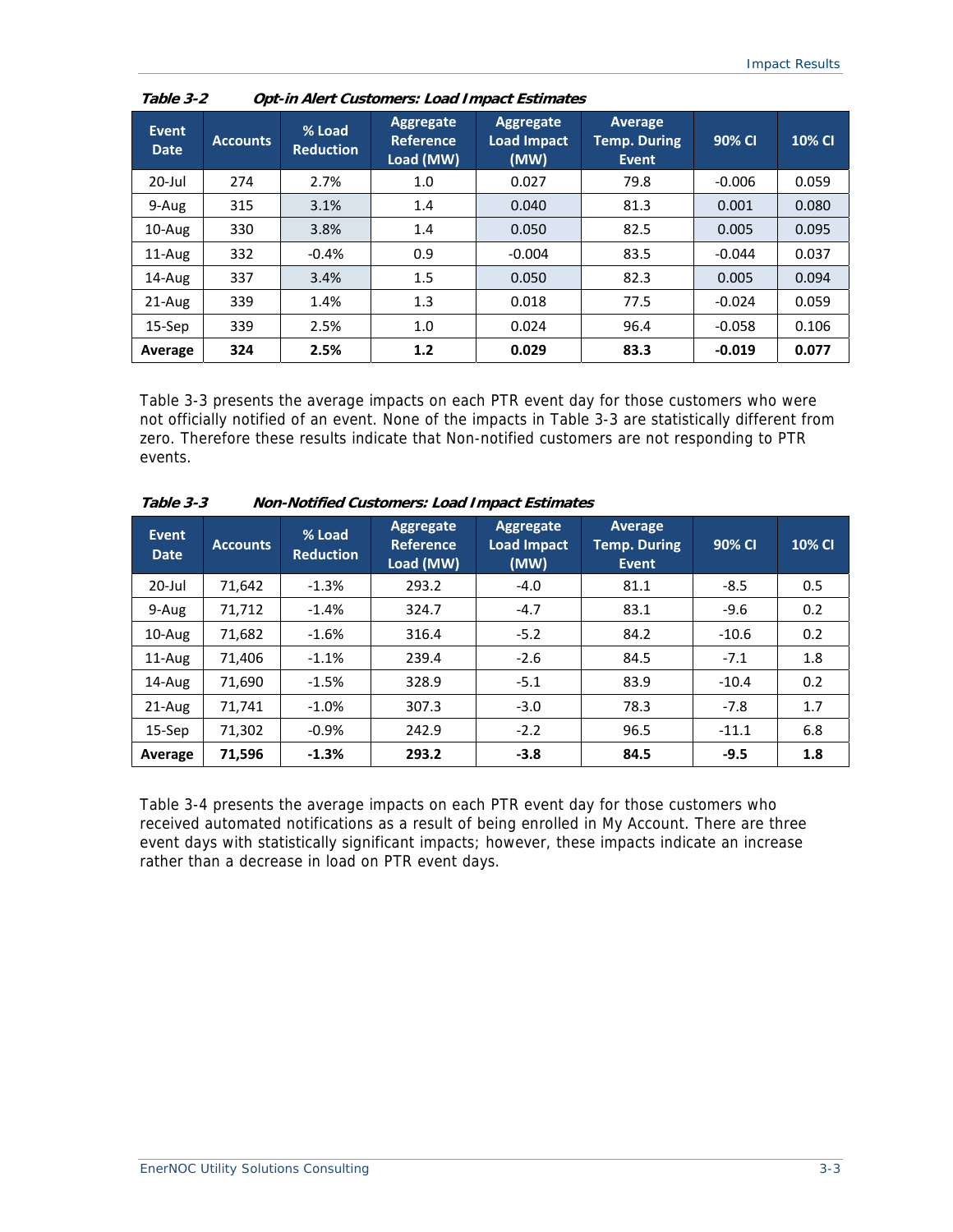| <b>Event</b><br><b>Date</b> | <b>Accounts</b> | % Load<br><b>Reduction</b> | Aggregate<br><b>Reference</b><br>Load (MW) | Aggregate<br><b>Load Impact</b><br>(MW) | Average<br><b>Temp. During</b><br><b>Event</b> | 90% CI | <b>10% CI</b> |
|-----------------------------|-----------------|----------------------------|--------------------------------------------|-----------------------------------------|------------------------------------------------|--------|---------------|
| $20$ -Jul                   | 34,891          | $-0.7%$                    | 176.1                                      | $-1.2$                                  | 81.0                                           | $-3.1$ | 0.6           |
| 9-Aug                       | 34,948          | $-1.1%$                    | 190.0                                      | $-2.1$                                  | 83.0                                           | $-4.3$ | 0.0           |
| $10$ -Aug                   | 34,940          | $-1.5%$                    | 190.1                                      | $-2.9$                                  | 84.2                                           | $-5.3$ | $-0.4$        |
| 11-Aug                      | 34,807          | $-0.9%$                    | 145.5                                      | $-1.3$                                  | 84.6                                           | $-3.2$ | 0.5           |
| 14-Aug                      | 34,919          | $-1.4%$                    | 197.6                                      | $-2.7$                                  | 83.9                                           | $-5.1$ | $-0.3$        |
| 21-Aug                      | 34,957          | 0.1%                       | 183.0                                      | 0.2                                     | 78.3                                           | $-1.8$ | 2.1           |
| $15-$ Sep                   | 34,747          | $-0.4%$                    | 150.3                                      | $-0.6$                                  | 96.7                                           | $-5.8$ | 4.6           |
| Average                     | 34,887          | $-0.9%$                    | 176.1                                      | $-1.5$                                  | 84.5                                           | $-4.3$ | 1.2           |

**Table 3-4 My Account Customers: Load Impact Estimates** 

When considering all of the impacts, and the insignificance of the parameter estimates, there is very little evidence to support any actions being taken by small commercial customers in response to PTR events, except perhaps in the Opt-in Alert subgroup. Because the regression analysis was somewhat inconclusive, especially for the My Account and the Opt-in Alerts participants, we used two alternative methods to analyze participant usage on PTR event days. The results of the additional analyses are presented in the following two sections.

### **Load Shape Analysis**

The load shape analysis allows us to look at the data in a different way in order to visually confirm and verify the regression results. We can do this by comparing event days and similar non-event days within each subgroup. We can then examine the load shapes looking for differences in load that look like event day load reduction. While this is not a statistically rigorous technique, it can provide very useful information about what participants are doing on event days, and may identify problems in the regression analysis.

The following figures (Figure 3-1 through Figure 3-6) show average event and non-event load shapes (the solid lines) along with average hourly temperatures (the dashed lines) for Nonnotified, My Account, and Opt-in Alerts customers. Across subgroups, because weekday events tended to be a bit cooler than surrounding days, the non-event weekday usage is actually higher than the weekday event usage. Interestingly even though the two weekend events included the hottest day of the year, the weekend event usage tends to be lower than the non-event usage. However, irrespective of the weather related differences, in each of the figures below for the Non-notified and the My Account participants, the event and non-event day shapes are very similar and do not display any of the characteristics we would expect to see if the participants were responding to an event. Again, the Opt-in Alert participants do have some differences in their load shapes that could indicate a small response on some event days.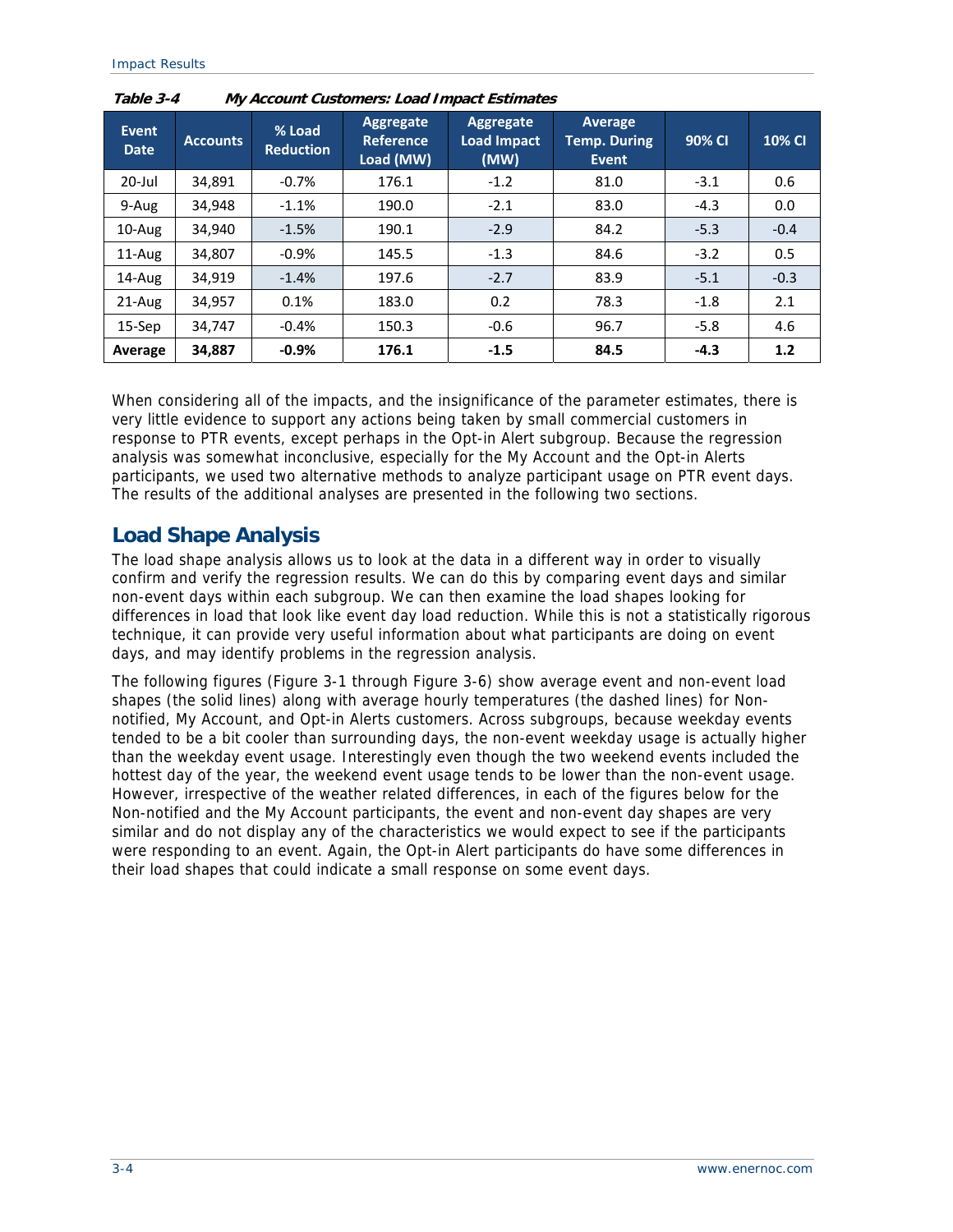

**Figure 3-1 Non-Notified: Weekday Load Shapes and Temperature** 



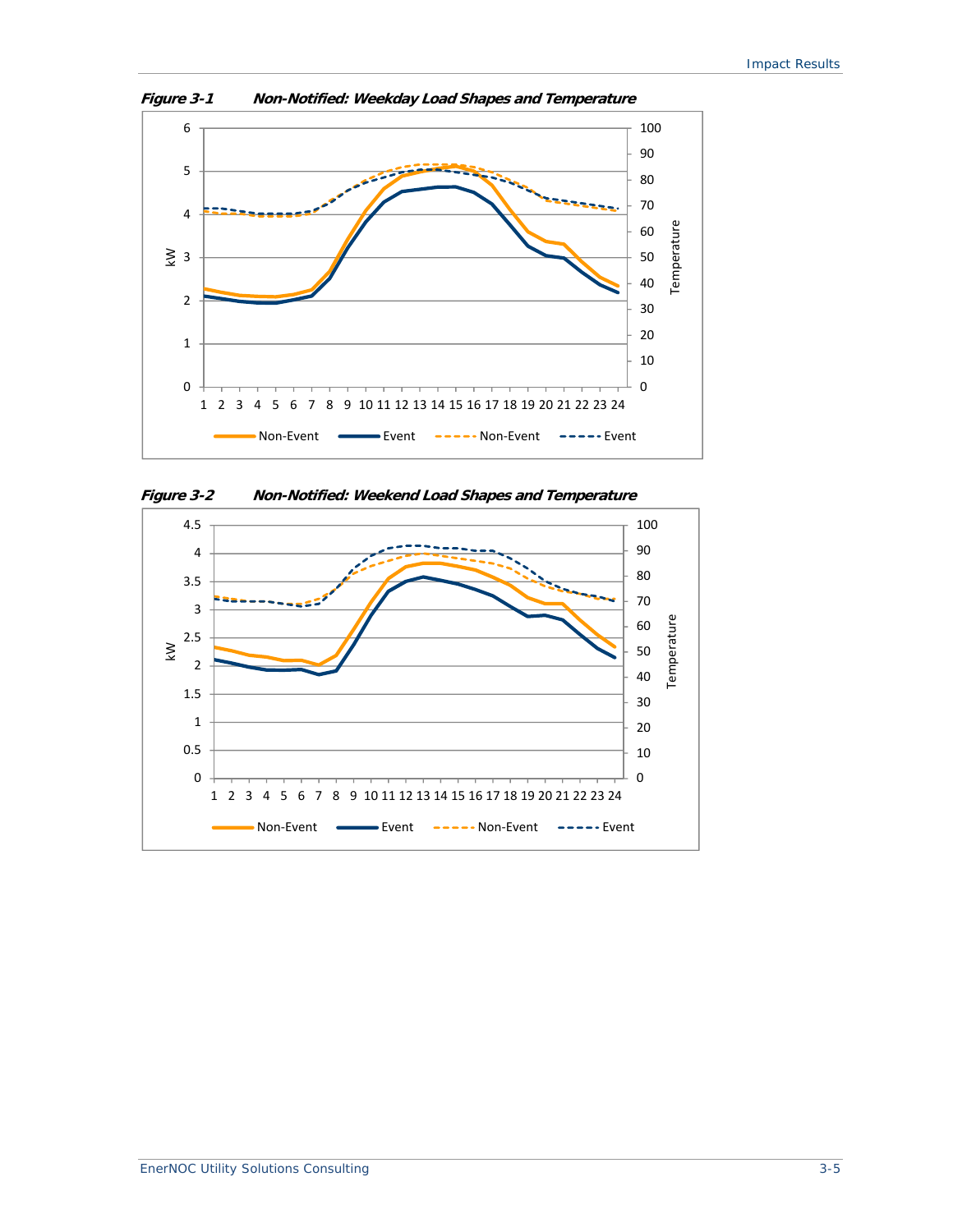

**Figure 3-3 My Account: Weekday Load Shapes and Temperature** 

**Figure 3-4 My Account: Weekend Load Shapes and Temperature** 

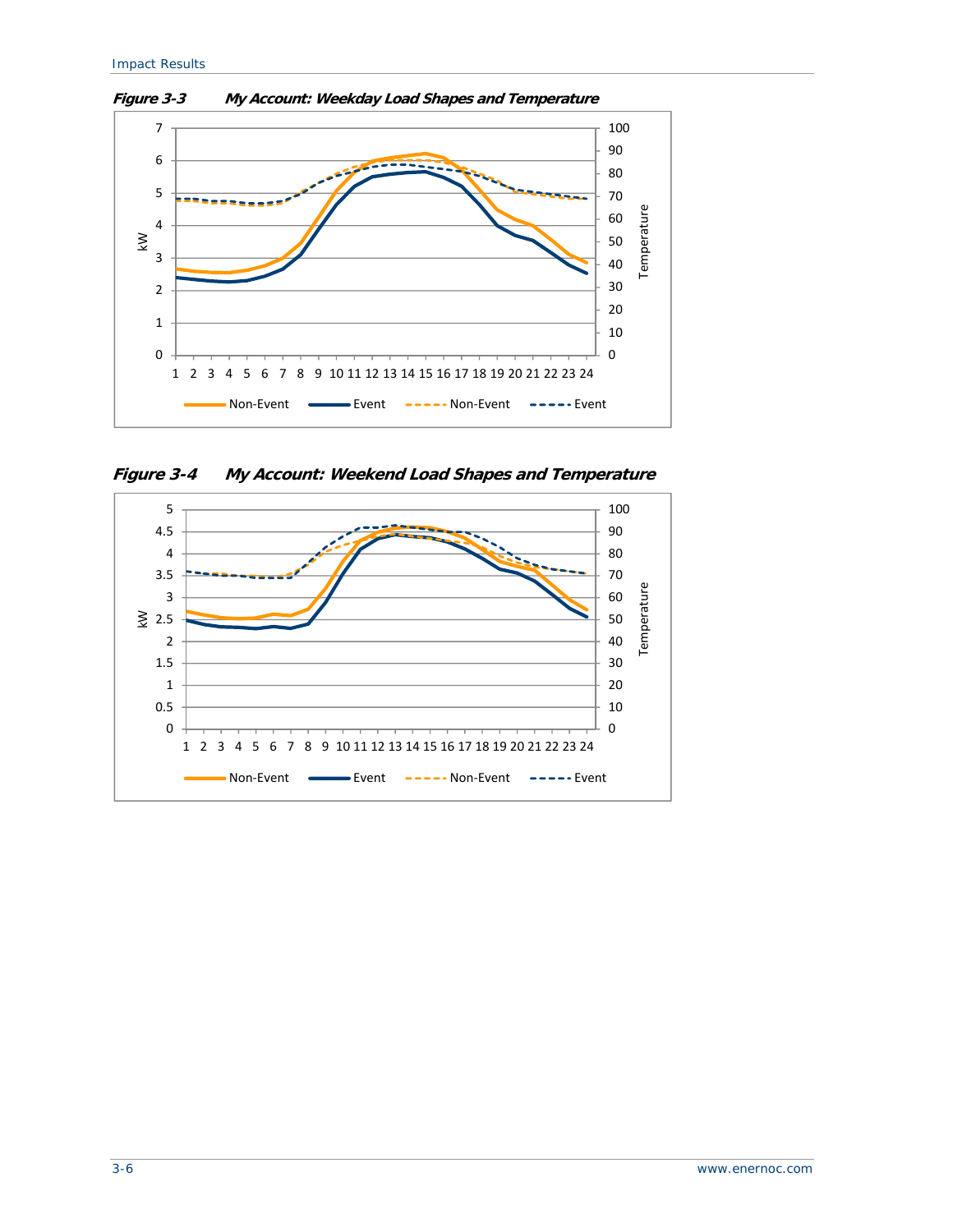

**Figure 3-5 Opt-In Alerts: Weekday Load Shapes and Temperature** 

**Figure 3-6 Opt-In Alerts: Weekend Load Shapes and Temperature** 



Overall, the load shape analysis confirms the regression results. Among the Non-notified and My Account customers, there is no evidence to support a response to PTR events, but among the Opt-in Alert customers the results are again somewhat inconclusive. In both the weekday and weekend shapes there are some differences during the on-peak period that may be the result of customers responding to PTR events, however because the group of customers is smaller (only 341) it is also more sensitive to variation in load among individual participants.

In order to more closely examine the Opt-in Alert participants, and in an effort to definitively identify savings if they existed, we also created a matched control group for the Opt-in Alerts group and performed a difference in difference (DID) analysis.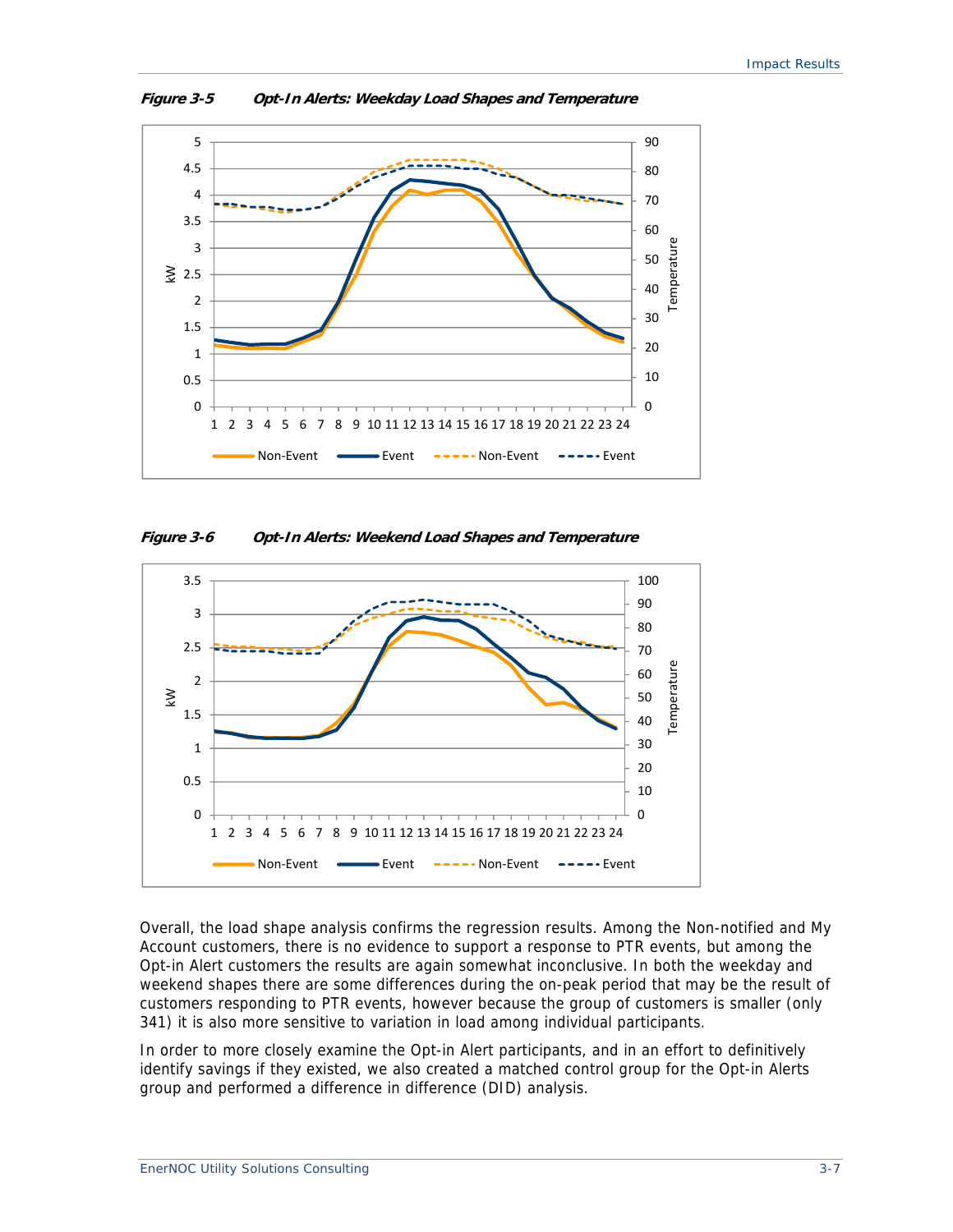## **Matched Control Group Analysis**

This section presents the results of the matched control group analysis for the 341 Opt-in Alert customers. Figure 3-7 shows a comparison of the Opt-in Alert participants with the matched control group on an average non-event day in 2012.



**Figure 3-7 Opt-in Alert vs. Unadjusted Matched Control: 2012 Non-Event Days** 

After creating the matched control group, we compared the two groups on each event day to determine if there were any statistically significant reductions in load among the Opt-in Alert customers. When we look at the quality of the match in Figure 3-7 above the two groups are the most similar during the on-peak period, but have some more significant differences during the off-peak period. The advantage of using a DID approach to compare the two groups is that we are able to adjust the control group load by subtracting out pre-existing differences in the two groups to provide a better estimate of what participants would have done on each event day.

Figure 3-8 through Figure 3-14 presents both a comparison of the Opt-in Alert participants with the matched control group, and the savings shape on each PTR event day. On the left side of each figure is the average load for each group on each event day, with vertical lines indicating the 11-6 p.m. event window and the 1-6 p.m. event window. On the right side, we show the savings shape, or the difference between the two groups, including the 90% confidence intervals.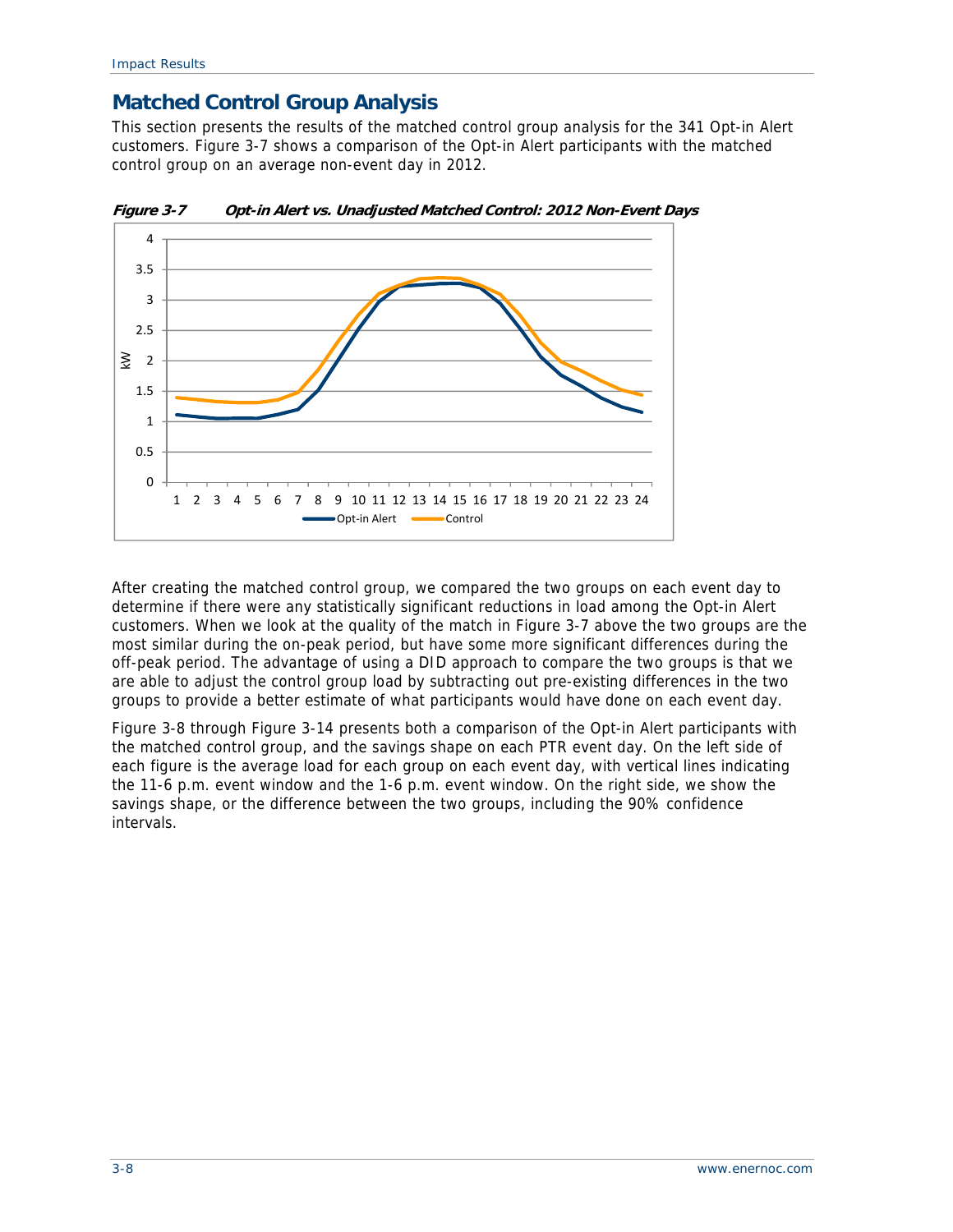

**Figure 3-8 Average Per-Customer Load and Impact – July 20, 2012** 

**Figure 3-9 Average Per-Customer Load and Impact – August 9, 2012** 



Figures 3-8 and 3-9 show the load shapes and savings shapes for the July, 20 and August 9 event days. The July 20 event was the first event of the summer and a test event. While it does appear that there may be some on-peak reduction in the Opt-in Alert group, when we look at the confidence intervals, that reduction is not statistically different from zero. Again, we see what might be a reduction in the later part of the event on August 9, but that difference is not significant. The large spike on August 9 was caused by one large customer shifting load earlier in the day. It is an important reminder that with a small group of customers, the actions of one or two large customers can move the average significantly.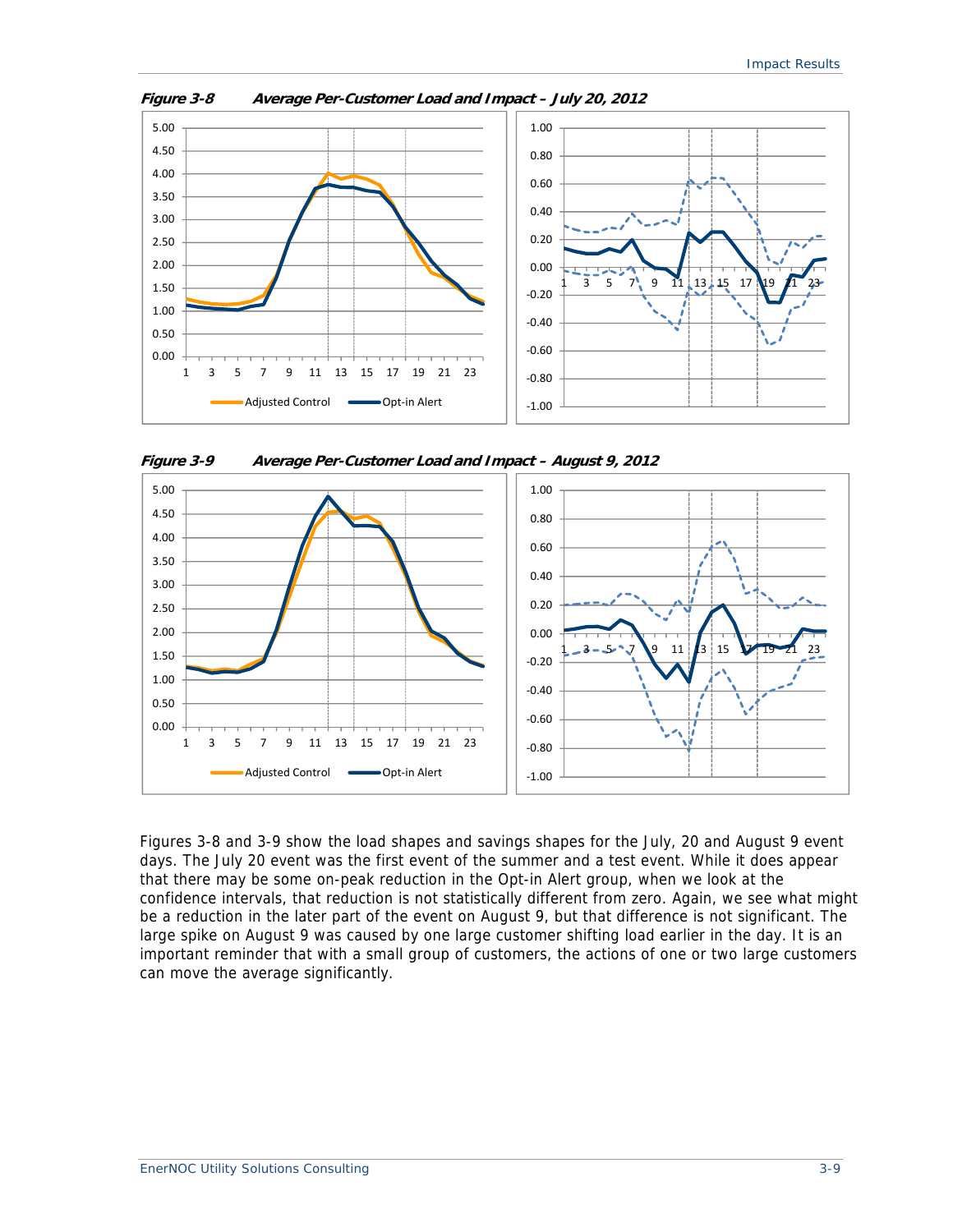

**Figure 3-10 Average Per-Customer Load and Impact – August 10, 2012** 

**Figure 3-11 Average Per-Customer Load and Impact – August 11, 2012** 



Figure 3-10 and Figure 3-11 show the show the load shapes and savings shapes for the August 10 and August 11 event days. On both of these days the Opt-in Alert customer load and the control group load are very close to each other with no notable deviations in usage during the on-peak period. The marked difference between the two shapes is a result of August 10 being a weekday and August 11 being a Saturday.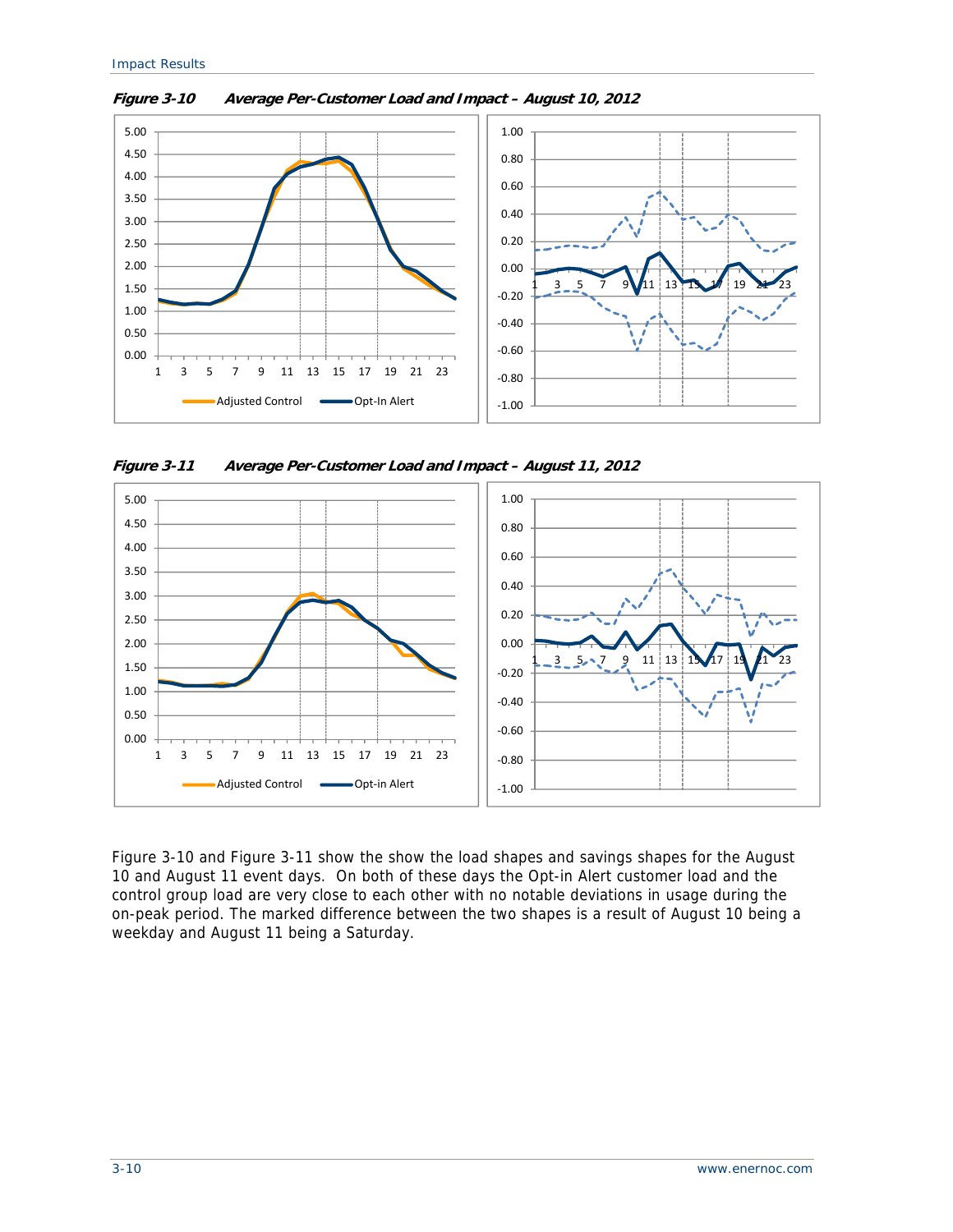

**Figure 3-12 Average Per-Customer Load and Impact – August 14, 2012** 

**Figure 3-13 Average Per-Customer Load and Impact – August 21, 2012** 



Figure 3-12, Figure 3-13, and Figure 3-14 (below) show the average daily load shapes and savings shapes for the events on August 14, August 21, and September 15. In all three figures the Opt-in Alert customer load and the control group load are very close to each other with no notable deviations in usage during the on-peak period. The average on-peak load on August 21 was about 0.5 kW lower than the load on August 9, 10, and 14 events because it was quite a bit cooler on that day, an average of 78ºF vs. temperatures ranging from 81ºF to 83ºF during the other events. The September 15 event occurred on an isolated and extremely hot Saturday (95ºF) with no truly comparable days, however the adjusted control load still follows the Opt-in Alert load very closely with little deviation.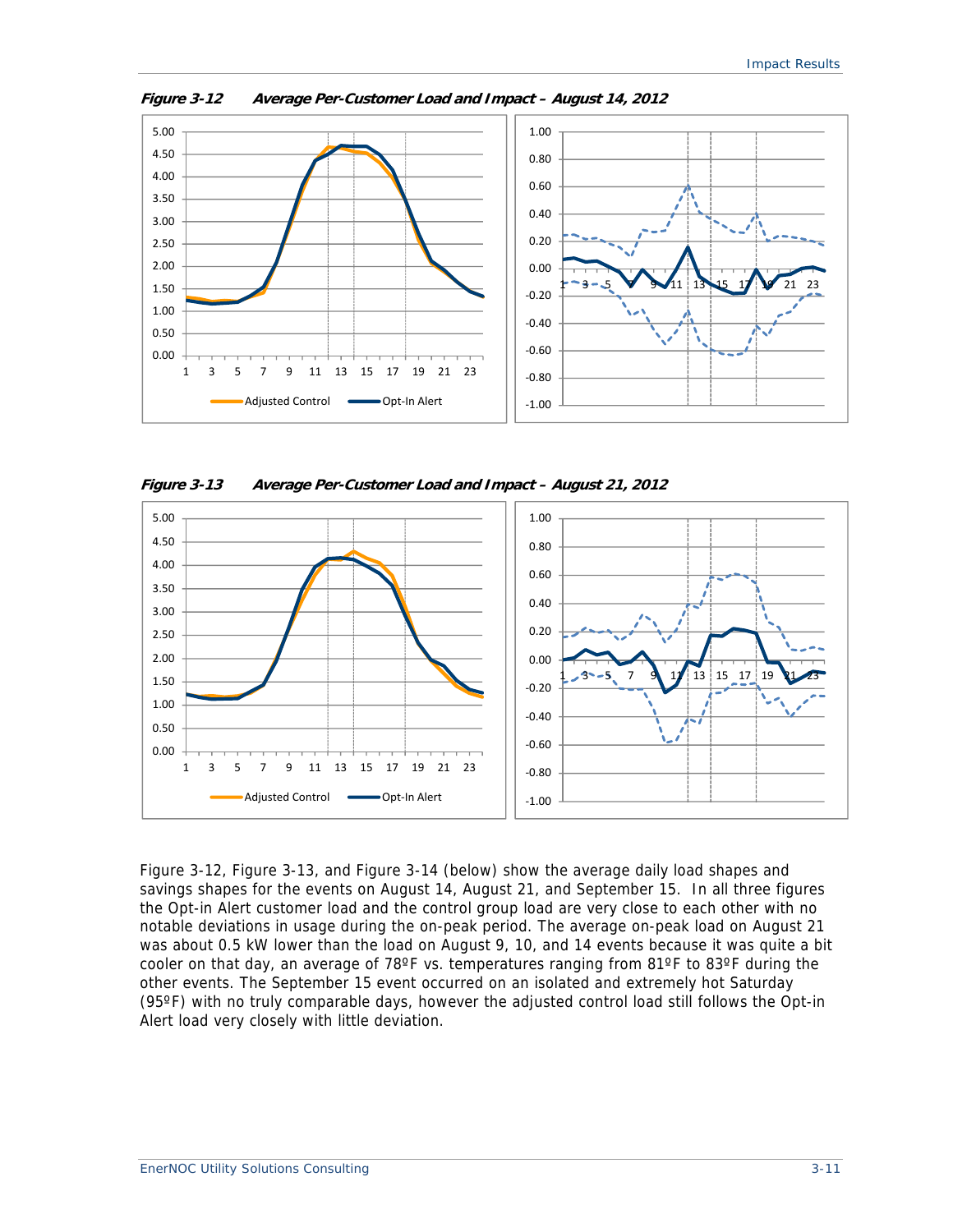

**Figure 3-14 Average Per-Customer Load and Impact – September 15, 2012**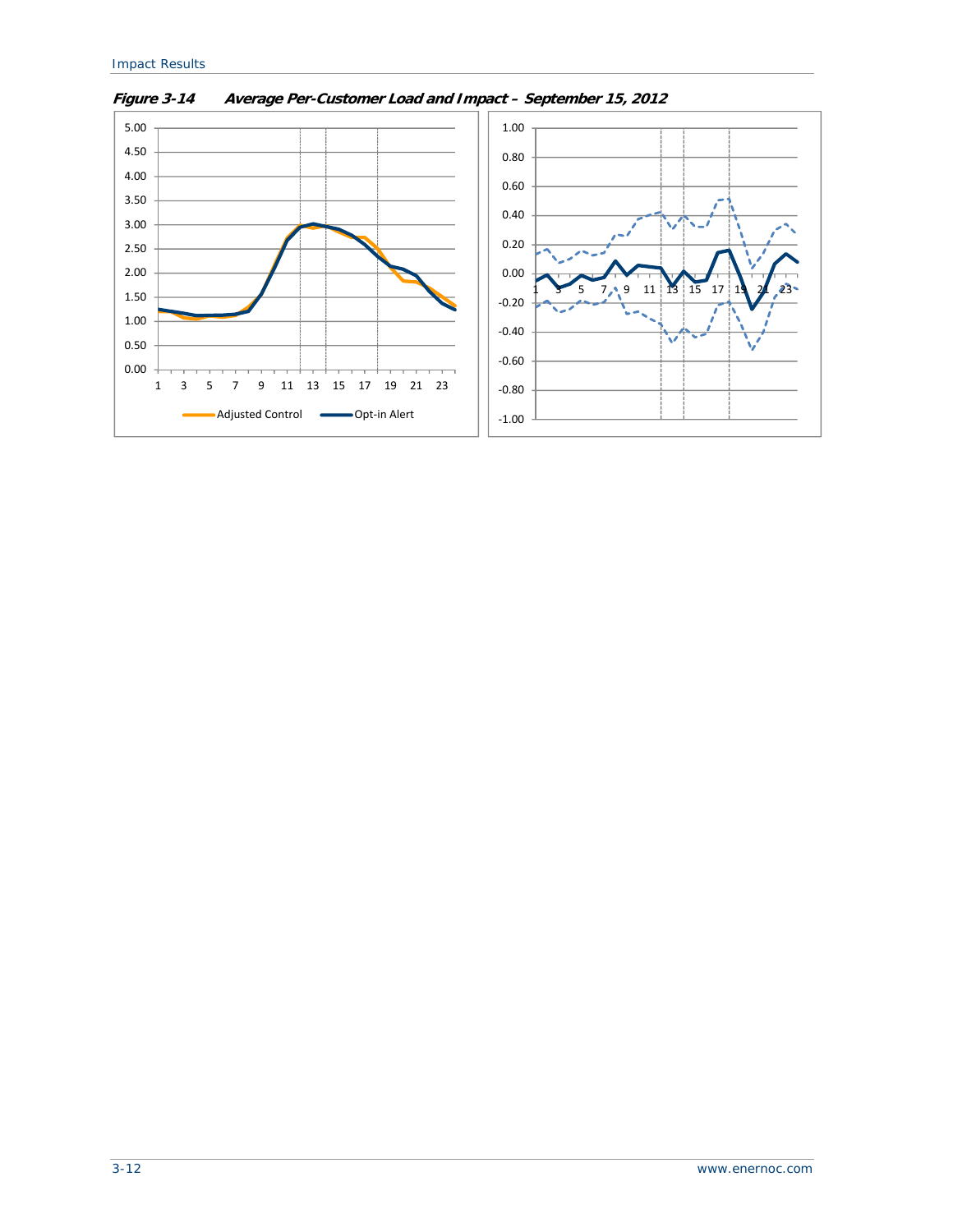# **CUSTOMER SPECIFIC REFERENCE LEVEL STATISTICS**

This chapter presents several statistics related to the Customer Specific Reference Level (CRL). In contrast to the impact section of the report, the statistics presented below include the Summer Saver participants in both the savings and rebate calculations. It does not include an assessment of the validity or accuracy of the CRL, or an assessment of alternative CRL methods.

## **CRL Based Load Reduction and Bill Credits**

We calculated the following statistics based on the CRL:

- The number of customers who used less than their CRL for each event
- The total load reduction according the CRL including all customers by event
- The total load reduction by event according to the CRL including only customers using less than their CRL
- Total bill credits paid by event
- Dollars per MW paid out according to the total load reduction estimated by the CRL
- Dollars per MW paid out according to three separate load reduction scenarios.

Table 4-1 presents the number of customers who used less than their CRL, and the total number of customers who used more than their CRL, for each event.

| <b>Event Date</b> | <b>Less than CRL</b> | <b>More than CRL</b> | <b>Total Participants</b> |
|-------------------|----------------------|----------------------|---------------------------|
| 07/20/12          | 35,488               | 75,236               | 110,724                   |
| 08/09/12          | 37,024               | 73,915               | 110,939                   |
| 08/10/12          | 38,555               | 72,360               | 110,915                   |
| 08/11/12          | 28,108               | 82,413               | 110,521                   |
| 08/14/12          | 37,517               | 73,402               | 110,919                   |
| 08/21/12          | 58,509               | 52,517               | 111,026                   |
| 09/15/12          | 31,158               | 79,196               | 110,354                   |

**Table 4-1 Number of Customers Using More or Less than their CRL by Event** 

The total percentage of customers using less than their CRL remains relatively constant across events ranging between 25% and 35% on all event days except for August 21, 2012. On that day the percentage of customers using less than their CRL was significantly higher, near 60%.

Table 4-2 presents both the total energy reduction in MWh and the average demand reduction in MW across the event period, for all customers regardless of whether they used less than their CRL. Table 4-3 presents the same statistics for only those customers that used less than their CRL.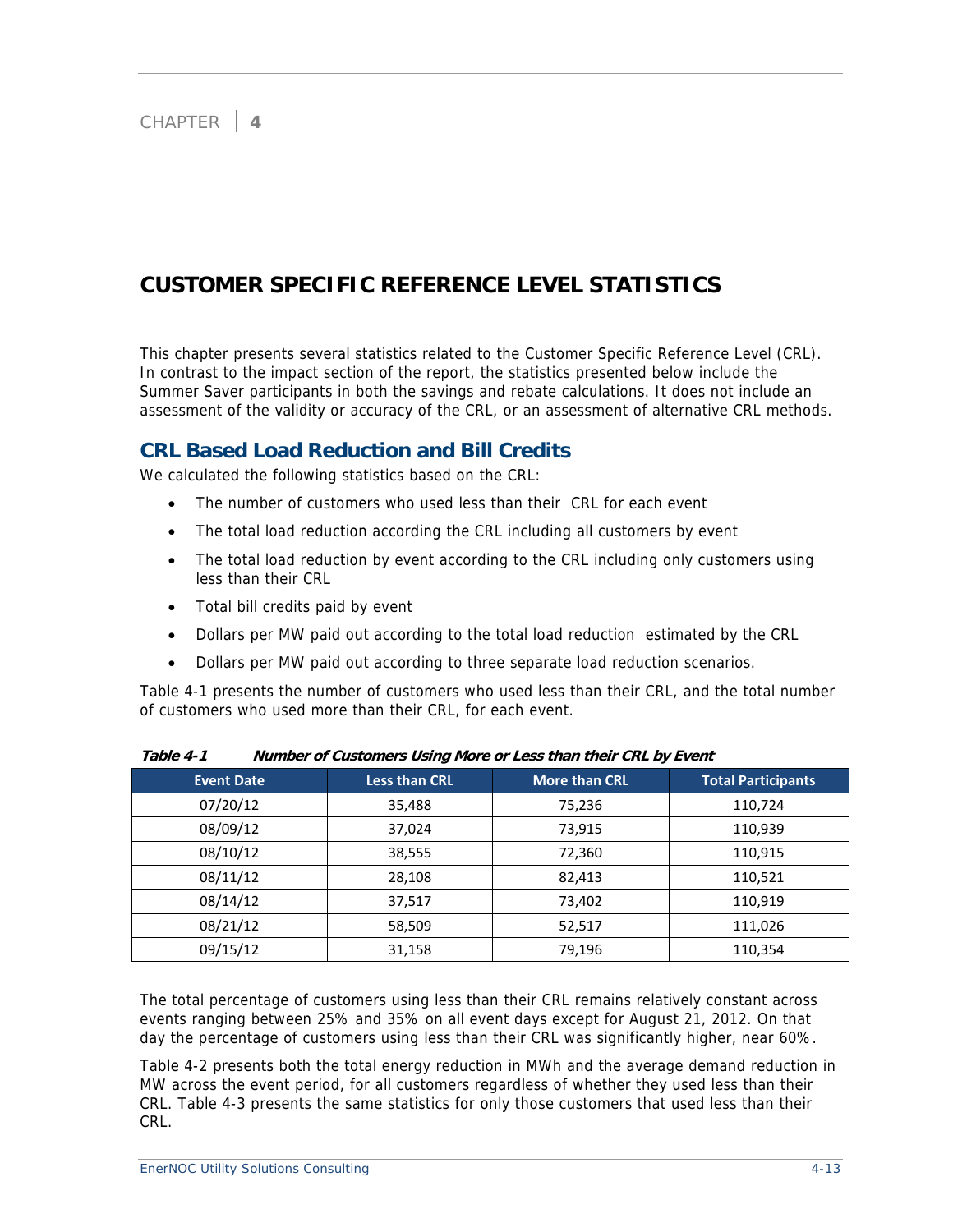| <b>Event Date</b> | <b>MWh Reduction</b><br>(Total Energy Reduced) | <b>MW</b> Impact<br>(Average Demand Reduction) |
|-------------------|------------------------------------------------|------------------------------------------------|
| 07/20/12          | 38.5                                           | 5.5                                            |
| 08/09/12          | 50.1                                           | 7.2                                            |
| 08/10/12          | 99.4                                           | 14.2                                           |
| 08/11/12          | $-157.4$                                       | $-22.5$                                        |
| 08/14/12          | 52.0                                           | 7.4                                            |
| 08/21/12          | 371.5                                          | 53.1                                           |
| 09/15/12          | $-82.4$                                        | $-11.8$                                        |

| Table 4-2 | <b>Load Reduction by Event: All Customers</b> |
|-----------|-----------------------------------------------|
|           |                                               |

For all customers, the event with the largest impact was the event on August 21, 2012 and the event with the lowest impacts were the two Saturday events, which both showed net increases in load based on the CRL. The August 21 event was called on a cool day that followed several consecutive warmer days; this likely caused the baseline to be too high for most participants resulting in additional PTR credits being paid on that day for many customers. Conversely on both of the Saturday events on August 11 and September 15 fewer people used less than their CRL likely because the preceding Saturdays were cooler than the event Saturdays resulting in a baseline that may have been too low for many customers, which would make it more difficult to achieve a rebate.

| <b>Event Date</b> | <b>MWh Reduction</b><br>(Total Energy Reduced) | <b>MW</b> Impact<br>(Average Demand Reduction) |
|-------------------|------------------------------------------------|------------------------------------------------|
| 07/20/12          | 216.0                                          | 30.9                                           |
| 08/09/12          | 190.0                                          | 27.1                                           |
| 08/10/12          | 261.4                                          | 37.3                                           |
| 08/11/12          | 181.2                                          | 25.9                                           |
| 08/14/12          | 206.7                                          | 29.5                                           |
| 08/21/12          | 430.6                                          | 61.5                                           |
| 09/15/12          | 223.8                                          | 32.0                                           |

**Table 4-3 Load Reduction by Event: Customers using less than their CRL** 

In contrast, if we look at the load reduction based on the CRL for only those customers that used less than their CRL on each event day, the two weekend events had similar average load reductions to the other weekday events throughout the summer. However, like the results presented in Table 4-2, the August 21 event has the largest load reduction.

Table 4-4 presents the total bill credits paid to small commercial customers on each of the event days. In total SDG&E paid out \$1.28 million dollars in PTR rebates to small commercial customers over the seven events.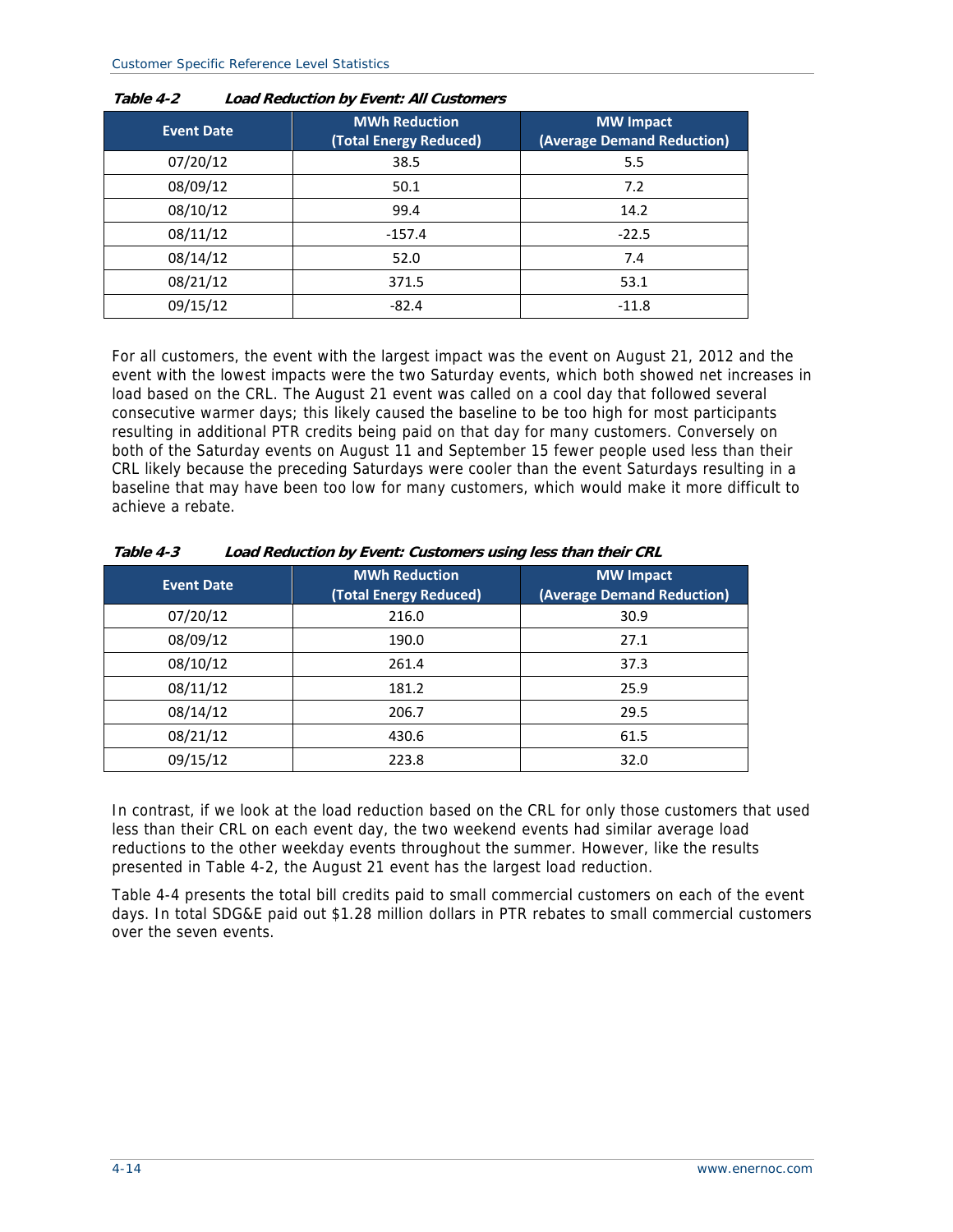| Table 4-4<br><b>Total Rebates Paid</b> |                           |
|----------------------------------------|---------------------------|
| <b>Event Date</b>                      | <b>Total Bill Credits</b> |
| 07/20/12                               | \$167,113                 |
| 08/09/12                               | \$147,047                 |
| 08/10/12                               | \$202,516                 |
| 08/11/12                               | \$141,884                 |
| 08/14/12                               | \$159,596                 |
| 08/21/12                               | \$334,933                 |
| 09/15/12                               | \$175,197                 |
| Total                                  | \$1,328,285               |

Table 4-5 presents the total dollars paid per MW of load reduction based on several scenarios. The first two columns show the \$/MW paid based on the CRL for all customers, and for only those that used less than their CRL. Because we were not able to identify consistent statistically significant impacts for any of the groups, we were not able to provide an estimate for the dollars paid per MW of load reduction based on the evaluation. However, we do provide the total dollars paid per MW after assuming three different levels of load reduction. We assumed an average load reduction of 1%, 3%, and 5% for every participant during each event, and then recalculated the total dollars paid per MW. The first two columns show the \$/kW paid where the load reduction (kW) is calculated by summing the CRL results for all customers, and by summing the results for all customers who used less than their CRL.

| Event Date | $\frac{1}{2}$ /kW<br><b>All Customers CRL</b> | \$/kW<br>Customers < CRL | S/KW<br>1% Load<br>Reduction | \$/kW<br>3% Load<br>Reduction | \$/kW<br>5% Load<br>Reduction |
|------------|-----------------------------------------------|--------------------------|------------------------------|-------------------------------|-------------------------------|
| 7/20/2012  | \$30.38                                       | \$5.40                   | \$42.43                      | \$15.56                       | \$12.84                       |
| 8/9/2012   | \$20.56                                       | \$5.40                   | \$35.48                      | \$13.49                       | \$11.47                       |
| 8/10/2012  | \$14,260                                      | \$5.41                   | \$46.20                      | \$17.00                       | \$14.00                       |
| 8/11/2012  |                                               | \$5.46                   | \$45.46                      | \$15.97                       | \$12.73                       |
| 8/14/2012  | \$21.41                                       | \$5.39                   | \$36.93                      | \$13.98                       | \$11.82                       |
| 8/21/2012  | \$6.31                                        | \$5.44                   | \$75.58                      | \$27.71                       | \$22.60                       |
| 9/15/2012  |                                               | \$5.46                   | \$52.80                      | \$18.62                       | \$14.84                       |
| Average    | \$10.25                                       | \$5.40                   | \$42.43                      | \$15.56                       | \$12.84                       |

#### **Table 4-5 Dollars Paid per kW of Load Reduction**

In Table 4-5 above, we see that if on average the small commercial class were able to reduce load by 1% during PTR events SDG&E would pay approximately \$42/kW across all events. Similarly, assuming an average load reduction of 5% SDG&E would pay about \$13/kW across all events.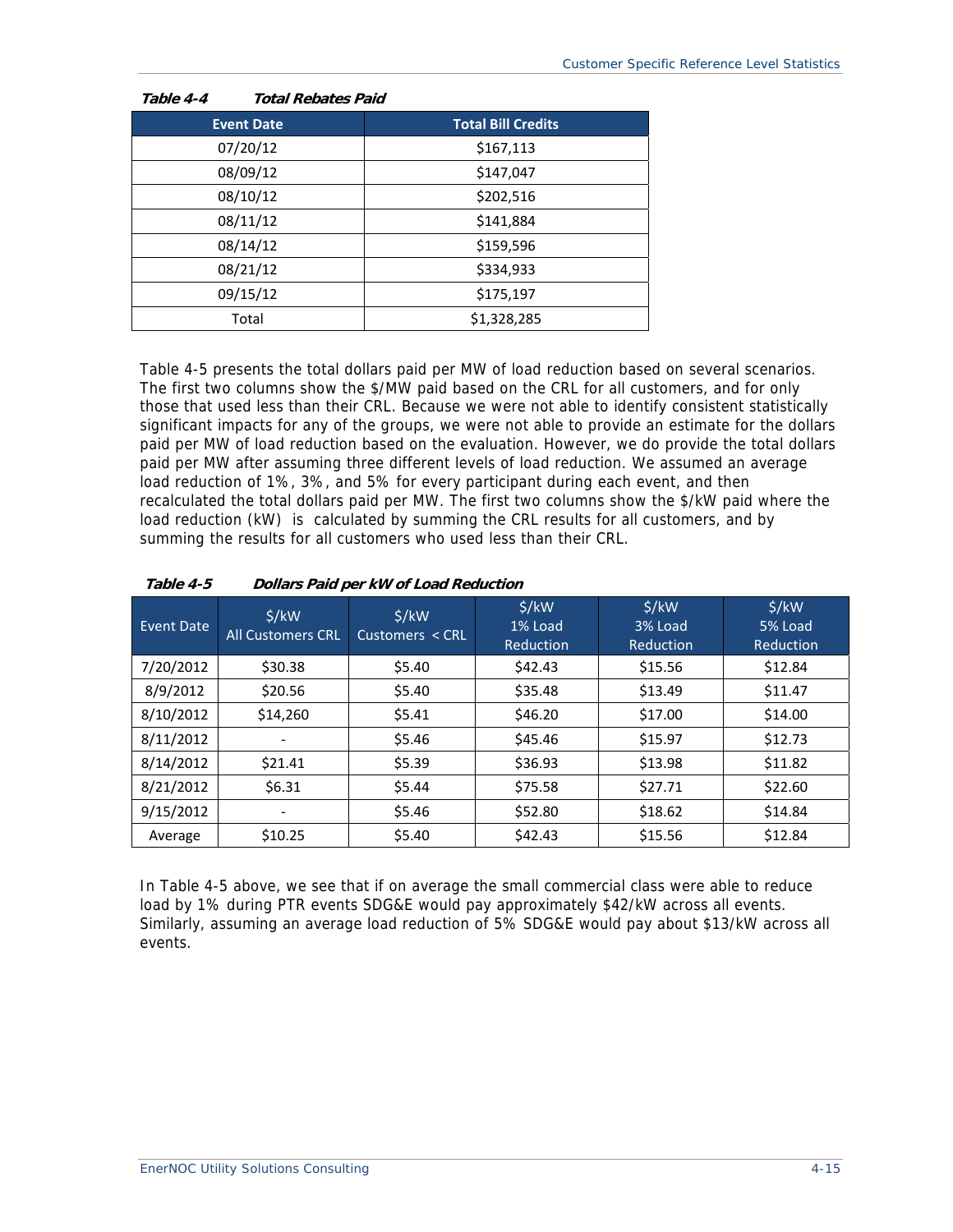## **KEY FINDINGS AND RECOMMENDATIONS**

This chapter presents key findings of the small commercial PTR program, and some more general recommendations for small commercial dynamic pricing programs based on this evaluation.

## **Key Findings**

The following were identified as key findings during the Small Commercial PTR 2012 Impact Evaluation:

- Based on the results of the regression analysis and the load shape analysis, we can conclude that the Non-Notified participants are not responding to PTR events.
- Again, based on the results of the regression analysis and the load shape analysis, we can conclude that the My Account participants are not responding to PTR events.
- The analysis for the Opt-in Alert customers was somewhat inconclusive. Based on the regression analysis, some of the PTR events show small reductions in usage, around 3%. However, the matched control group analysis did not show any statistically significant reductions in usage during PTR event days. While our official estimate of savings for the group is zero, the mixed results indicate that one could logically conclude that some participants are likely to be taking action on some days; however the overall effect of such actions is small falling between 1% and 3%.
- Many industry studies have found small commercial customers to be much less price responsive than residential customers on dynamic pricing rates, and they are typically the least targeted for DR programs. Given this information, it is not surprising that we were unable to detect any impacts in this group of customers.

### **Recommendations**

While the small commercial PTR program is not currently planned to continue into 2013, there are still some relevant recommendations that can be made for small commercial dynamic pricing in general based on this evaluation and our experience evaluating other small commercial dynamic pricing programs.

- In any type of event driven program notification and communication of events is a key factor. If participants are not notified of an event at all, or if they are not notified using a method that is either not timely or not convenient, those participants are very unlikely to respond. Using multiple channels for notification, or even visual indicators through enabling technology, is more likely to elicit a response.
- PTR events were often called on cooler days, when fewer loads were likely to be available. Calling events on the warmest days in the season or month will often translate into higher reference load, and therefore higher load reduction. If the program is being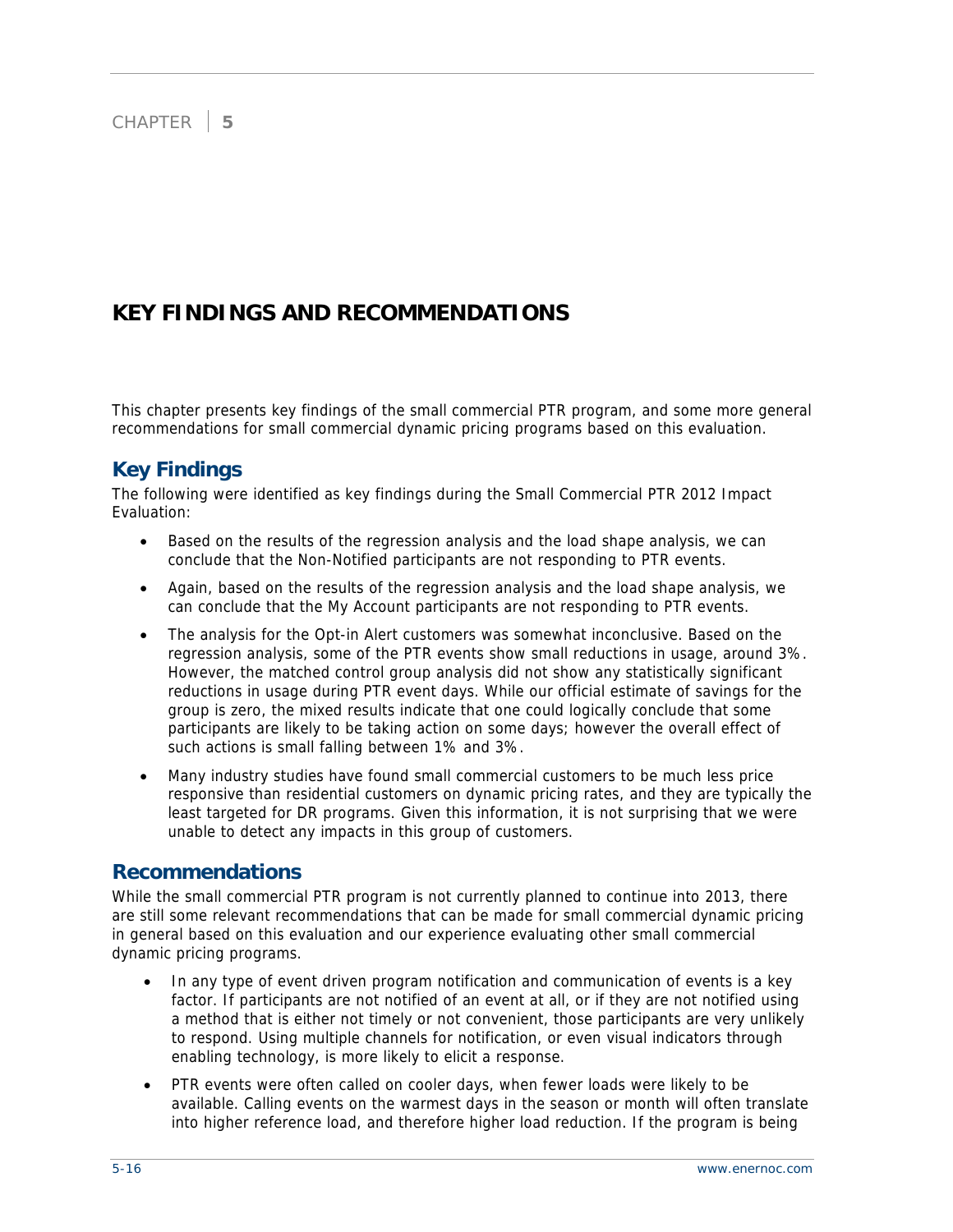used as a resource, developing a protocol that targets forecasted monthly or annual system peaks will also generally result in events being called on the hottest days.

- Stronger price signals may help to engage small commercial customers. In this program the residential and commercial incentives were the same, however it may be more effective, given the low level of engagement seen here, to offer higher incentives or conversely stronger signals (i.e. higher on to off peak price ratios).
- Enabling technology has also been shown to improve response among small commercial customers. Programmable Communicating Thermostats (PCTs) can be a good option because either the customer or the utility can control the device depending on how the program is designed. Some programs are geared to customer satisfaction and allow for customer controlled response, even providing override capability during events. Others might control the devices during the event and limit overrides to ensure more reliable response. Still another option is to allow customers to choose which is more convenient for them, perhaps with an additional incentive for allowing utility control.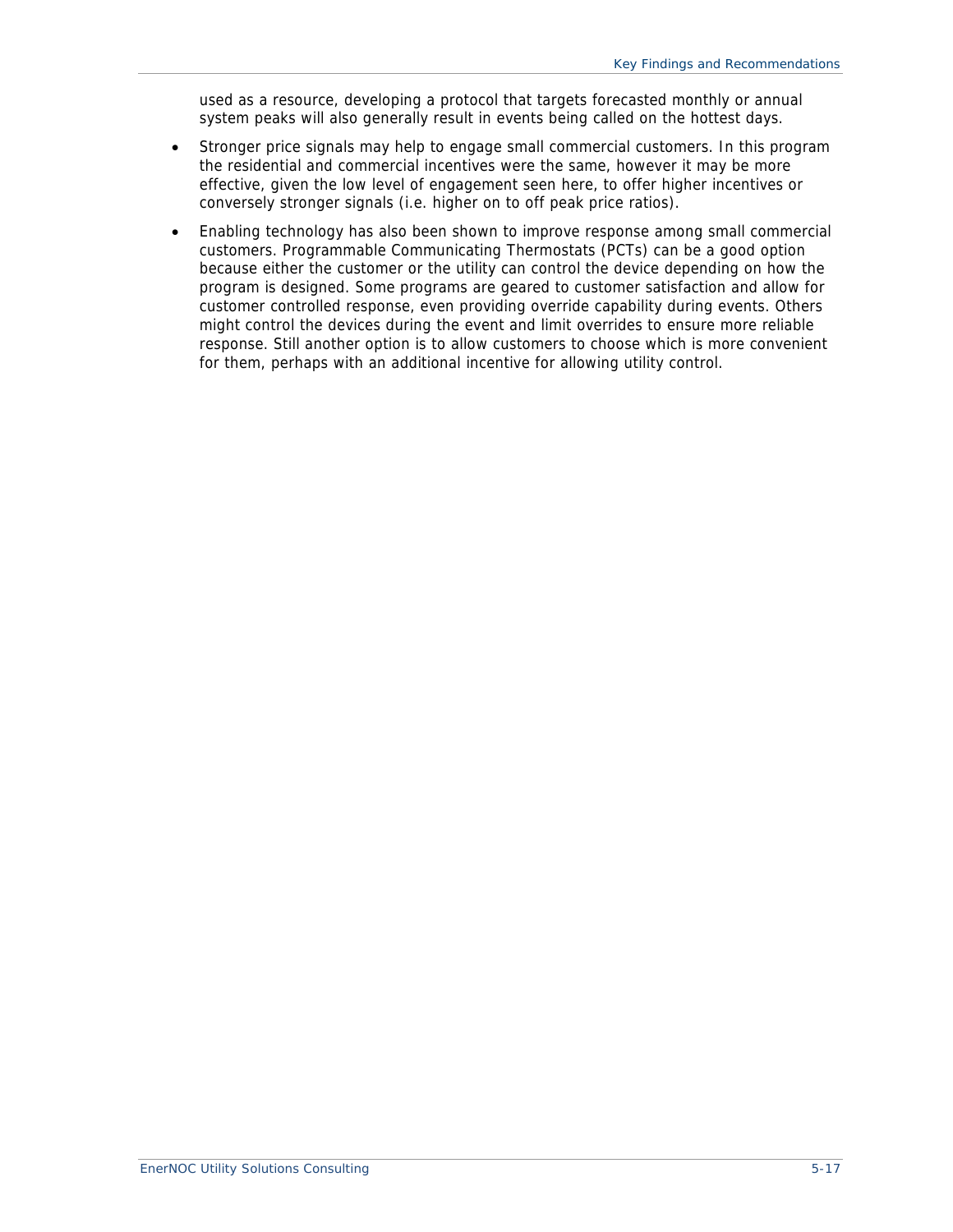# **REGRESSION OUTPUT AND PARAMETER ESTIMATES**

Please attached spreadsheet